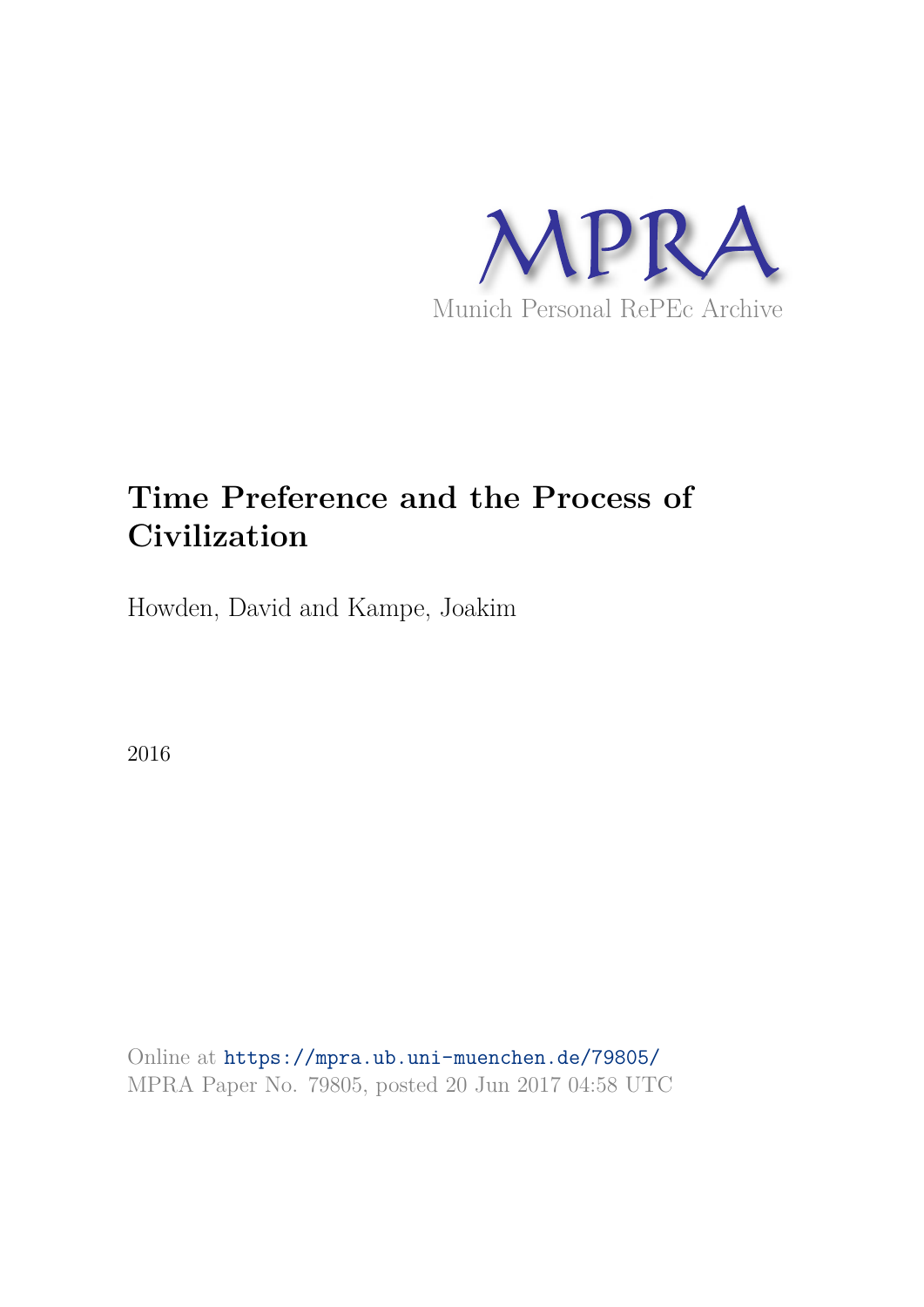This article can be cited as: David Howden and Joakim Kämpe. 2016. "Time Preference and the Process of Civilization." *International Journal of Social Economics* 43(4): 382-99.

It is available for download at: http://www.emeraldinsight.com/doi/pdfplus/10.1108/IJSE-04-2014-0067

# **Time Preference and the Process of Civilization<sup>1</sup>**

David Howden St. Louis University – Madrid Campus Department of Business and Social Sciences Avenida del Valle, 34 Madrid, 28003, Spain dhowden@slu.edu

Joakim Kämpe Ludwig von Mises Institute of Sweden joakim.kampe@mises.se

**Abstract**: We begin with an admittedly simplistic statement: "civilization" is best represented by the increased availability of utility providing goods and services. In other words, civilization is synonymous with economic development. This paper concerns three questions. First, how does civilization develop? Second, what is time preference and how does it affect the development of civilization, or what we may call the "process of civilization." Third, what factors affect time preference, and how do changes in time preference affect this civilizing process? Through these three questions, we provide the theoretical *why* civilization developed, instead of the more common historical *how* civilization actually developed.

JEL Codes: O12; O19

<sup>1</sup> Acknowledgements to be added…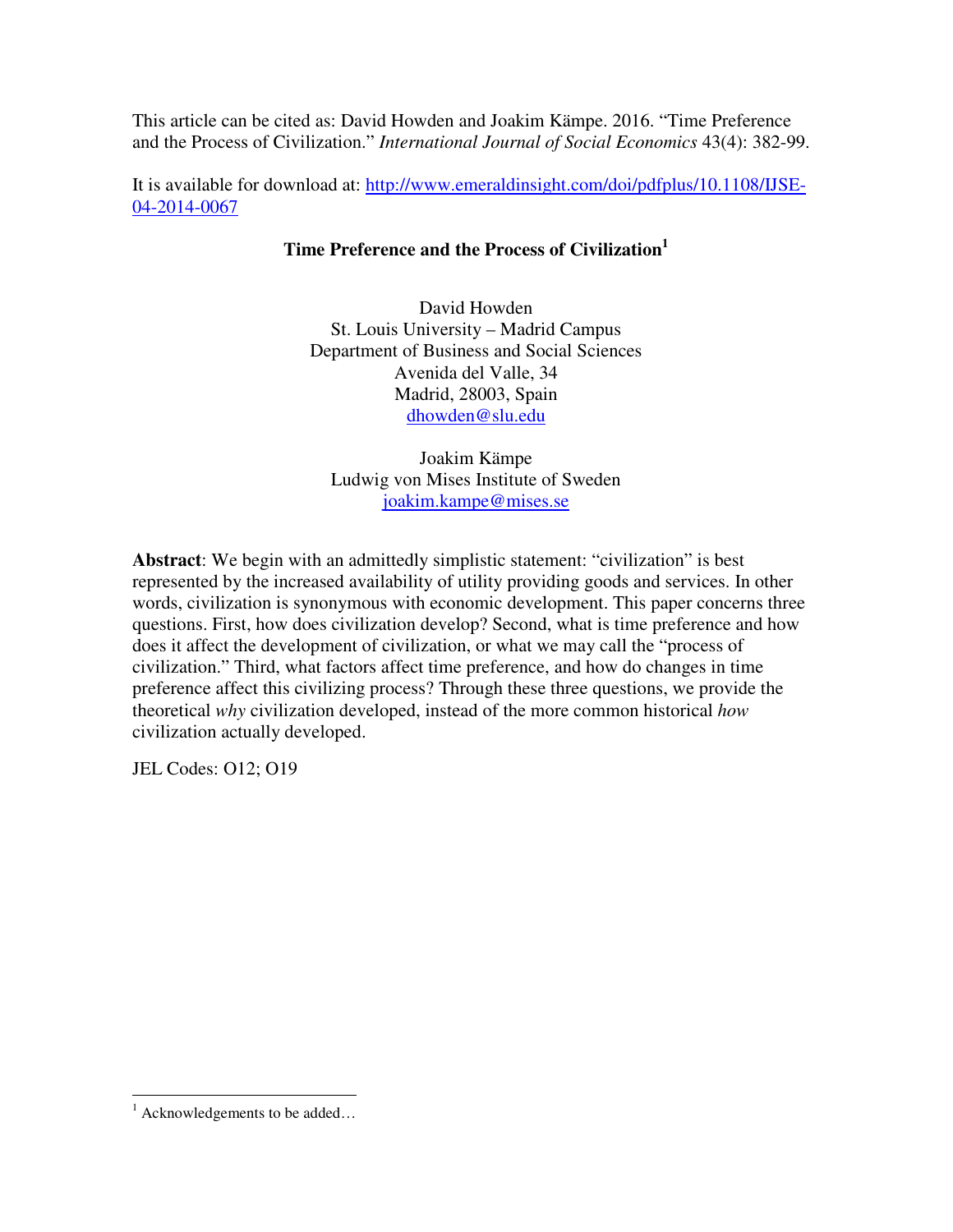## **Time Preference and the Process of Civilization**

## **1 Introduction**

How civilization developed is a common question with many ambiguous, locationdependent, or time-dependent theories. McNeill (1963) stressed the importance of communication networks, especially via sea, in expanding the trade relationships ("foreign stimuli") that fostered the process of civilization. In his pioneering work in Figurational Sociology, Elias (1969-82) attributed the historical developments of civilization to alterations to the then-prevailing social attitudes. As thresholds for shame and repugnance were altered, whether endogenously through more interconnected social relations or exogenously through an increasingly centralized state presence, attitudes towards what are now regarded as anti-social norms (e.g., regarding violence, sexual behavior, table manners, speech, etc.) were altered to usher in an increasingly civilized society. Proponents of the world-systems analysis approach to civilization see the macro-development of the world as a result of increasing division of labor, dividing the world broadly into core and periphery countries and allowing the core countries to focus on high-skilled and intensive productive enterprises (Wallerstein 1974-2011).

 In a similar vein, Collingwood (1942: esp. part III) relates the development of civilization to the forming of stronger communities by way of a shared collective experience (p. 283). More to the point, as any conception of "civilization" must involve some ideal state, it is a process of the mind dependent on the social norms defining the construct. Indeed, even if such an ideal state involves notions of humans being able to satiate all the material "needs" they desire from the natural world, the state of civility will still be a mental construct as such "needs" are themselves not nature-given but results of the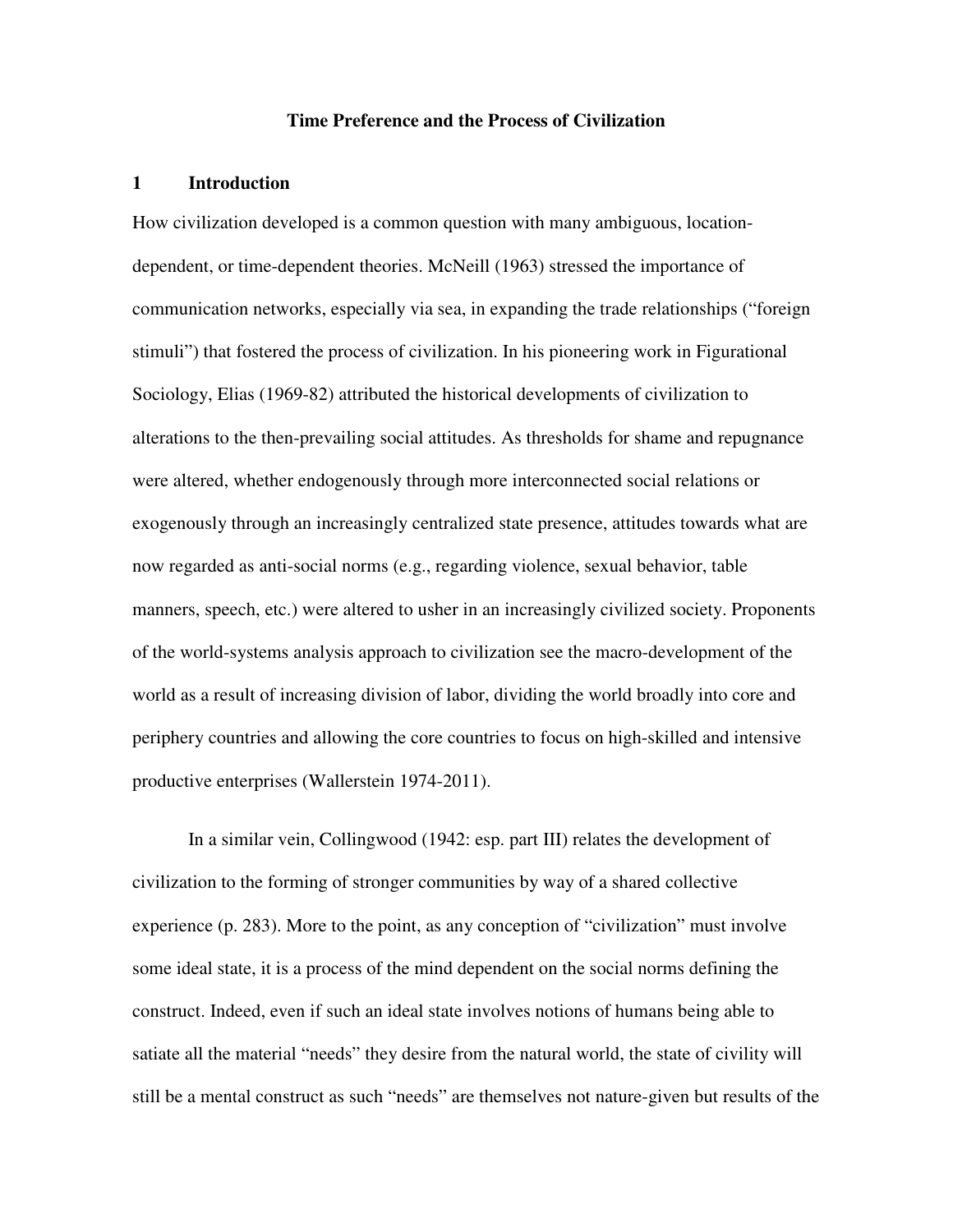mind (p. 294). Ultimately all betterments to civilization must stem from a combination of two (or three) factors: the process through which individuals in the community resort less to force with each other (i.e., form a stronger collective), the process through which the community harnesses its ability to obtain the necessaries and luxuries it demands from the natural world (i.e., satiates its needs, however defined, better), and finally, the process of accepting outsiders of the community as insiders entitled to the same aforementioned civilities (i.e., opening up the resultant civility to those unexposed to it).

Economic science treats the question of how civilization develops in more material terms than the two aforementioned approaches. New Institutional Economics takes the view that instead of being merely periphery to economic development, the quality of institutions – economic, political, judicial, etc. – is central to explaining divergent growth rates in various civilizations (North 1981, 1990). Although answering "how" civilization developed is important, it masks the initial civilizing spark in place of some proximate results. $<sup>2</sup>$ </sup>

 One novel approach to the question of "why civilization developed" looks to the concept of "time preference" – the ability to renunciate present want satisfaction in lieu of a greater amount of future want satisfaction. We augment this sparse literature on the influence of time preference on development in two ways.

 $2^{2}$  Most theories as to *how* civilization developed are relatively recent contributions. The historical emphasis was on explaining how some civilizations stagnated and entered periods of decivilization. Khaldun (1377) focused on barbarian invasions; Gibbon (1776-89) attributed the decline and fall of the Roman Empire to internal decay, artificially supported by exploitive conquests; Spengler (1922) similarly focused on mature civilizations naturally turning to imperialistic plutocracies unable to sustain their overreaching ventures; Toynbee (1934-61) viewed the cultural "elite" that initially civilized a society as being responsible for its downfall when they became a parasitic "elite." More recently Diamond (2005) has suggested that civilizations decay due to environmental damage caused by overexpansion, climate change making the civilization unsuitable for its new natural world, an overdependence on long-distance trade to sustain the domestic populations increased demands, increasing levels of violence (e.g., war), and erroneous responses that try to rectify these aforementioned problems.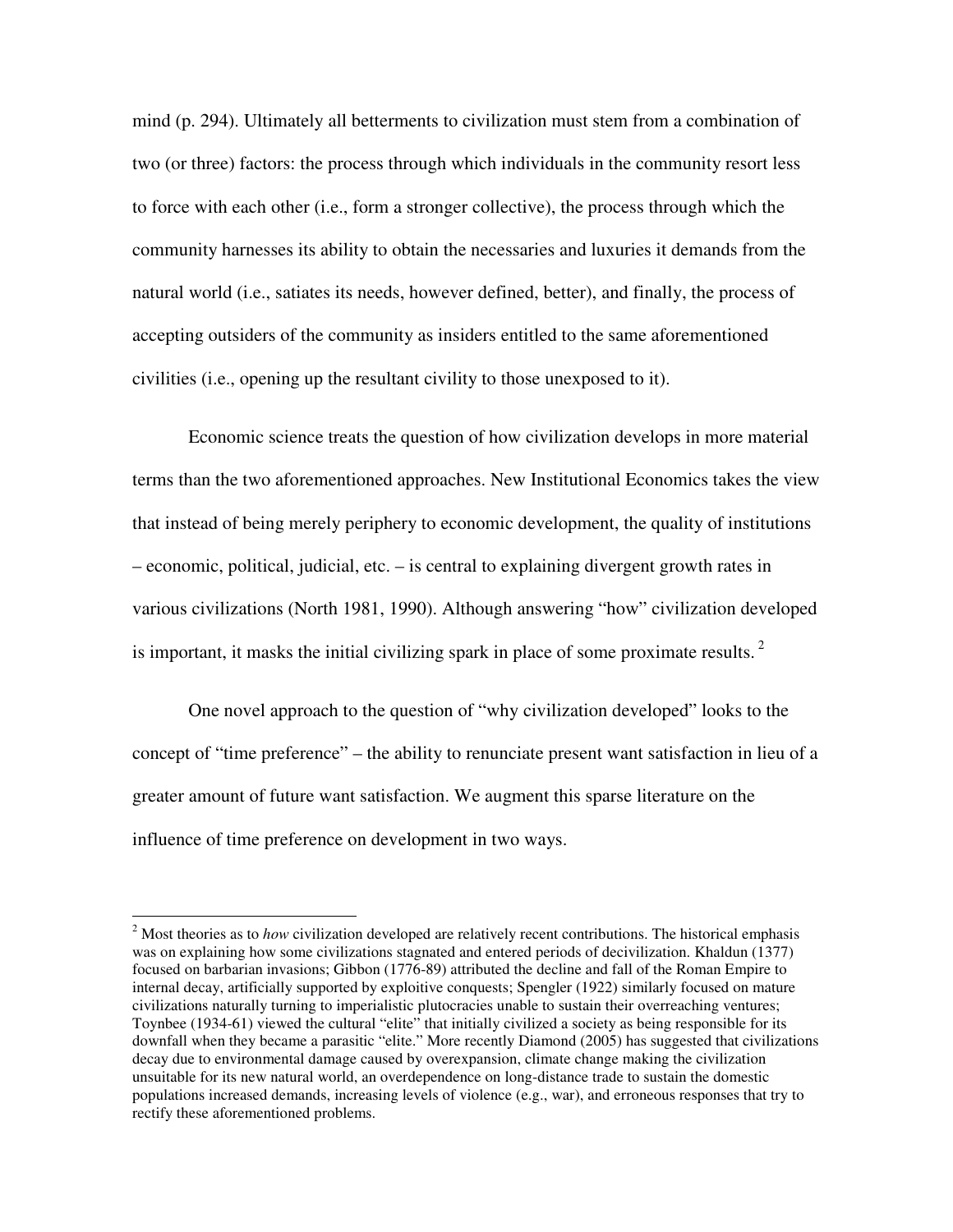First, we outline how time preference gives rise to the "process of civilization." This process is broadly defined as the accumulation of productive goods giving rise to a general increase in productivity that allows for either: 1) increased leisure time to maintain the same quality and quantity of life, or 2) an increased quality and quantity of life from the same amount of labor. These results are important as theories of civilization define it implicitly in terms of greater amount of want-satisfying goods or a greater amount of leisure time to contemplate concerns in life beyond the superficial physical world ("selfactualization" to borrow Maslow´s (1943) term). Increased productivity encourages both.

Second, we enumerate the factors that affect time preference rates – both for the individual and for society at large. Economic, juridical and moral institutions all function to decrease our time preference schedules, thus allowing for advancements in the process of civilization. We also show that these institutions can negatively affect our time preference by increasing it, and thus retard this same process of civilization.

Finally, as a consequence of the theoretical foundation that time preference provides for the process of civilization, we are in a position to answer the question of *how* civilization develops. While one defining characteristic of the civilized society over its uncivilized counterpart is the availability of labor-saving devices that increase our productivity and thus, our quality and quantity of life, we see that this development can only be made through continual investment. In turn, this investment in the more developed future depends on savings in the present, which are in turn only possible through a lowering of one's time preference. The institutional factors discussed enable us to provide the microfoundations to answer the common question of *how* it is that society civilizes itself.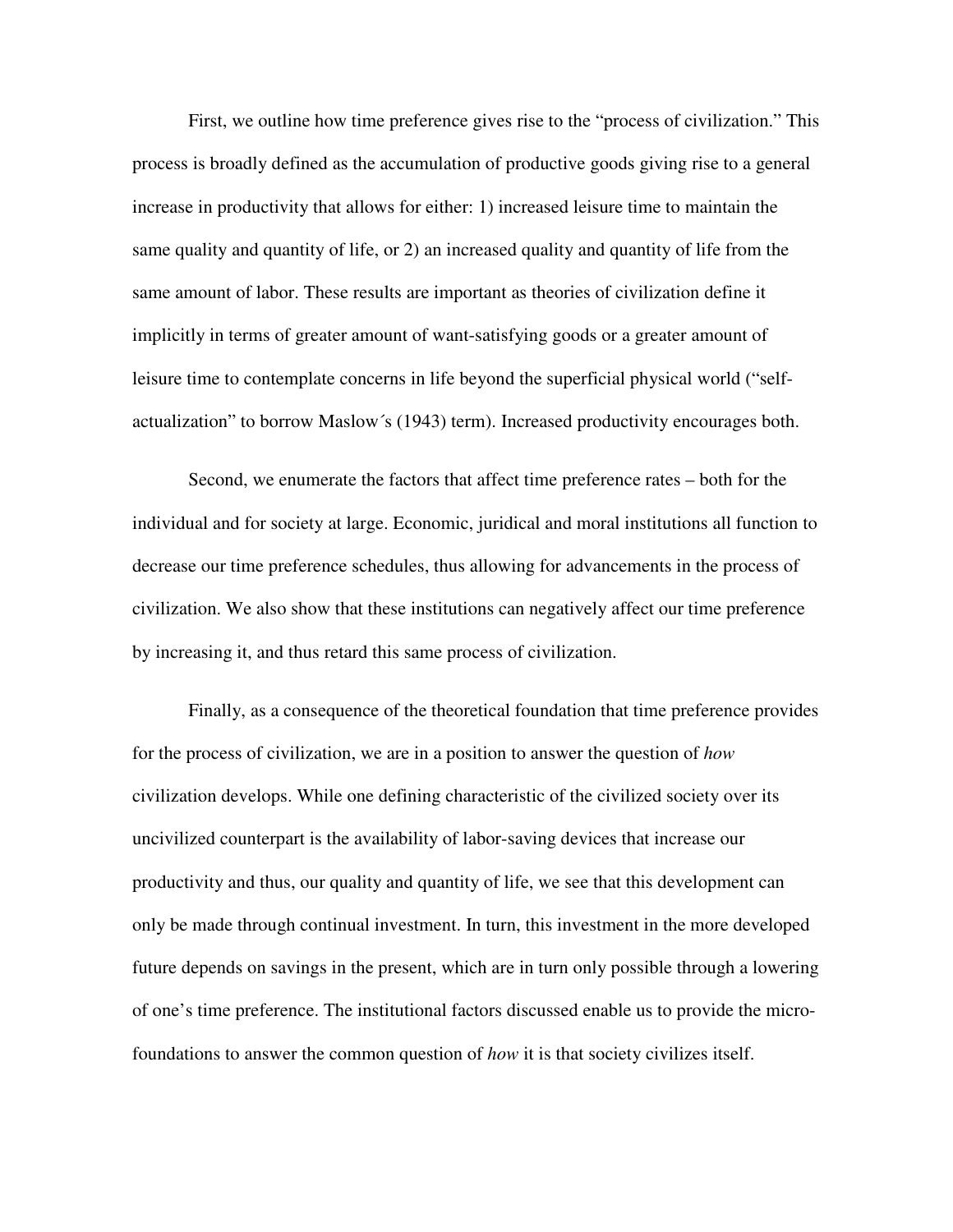## **2 The Process of Civilization**

 $\overline{a}$ 

What properly constitutes a "civilization" is as contested as the process by which it comes about. Traditional views on what is, exactly, a civilization have rested on the vague notion of advanced cultures in contrast to primitive ones (Wright 2004). In more concrete renditions, "advanced cultures" are given attributes such as a separation or domination over the natural world (Fernandez Armesto 2001), domestication of humans or other organisms (Wright 2004), higher or more complex levels of communication (Llobera 2003: 136-37), or an increased ability to live under ever more highly populated conditions, i.e., increased urbanization, as in Haviland *et al* (2008: 250). Alternatively, one may look at more material factors such as an increased specialization through the division of labor (Wright 2004; Haviland *et al*. 2008), large-scale architectural achievements (Llobera 2003), or an ability to pursue geographically expansive ventures, e.g., long-distance travel or trade (Wright 2004).

 What all these diverse viewpoints share in common is a reliance, whether explicit or implicit, on material advancements in the amount of want-satisfying goods available. As economic progress occurs so too does "civilization" by way of the increased means available to achieve physical satisfaction or through an increase in leisure time to consider more altruistic or intangible desires.<sup>3</sup> Thus, we accept and start our analysis with the notion

 $3$  One could claim that a decrease in the pursuit of physical satisfaction (such as monks or pilgrims renunciating the comforts of life) would ameliorate the former condition and allow one to devote full attention to the latter. We downplay this possibility because it occurs in only a seemingly small portion of the population, and also that it is clear that these individuals are unable to renunciate all their physical needs (Hülsmann 2002: 80-81).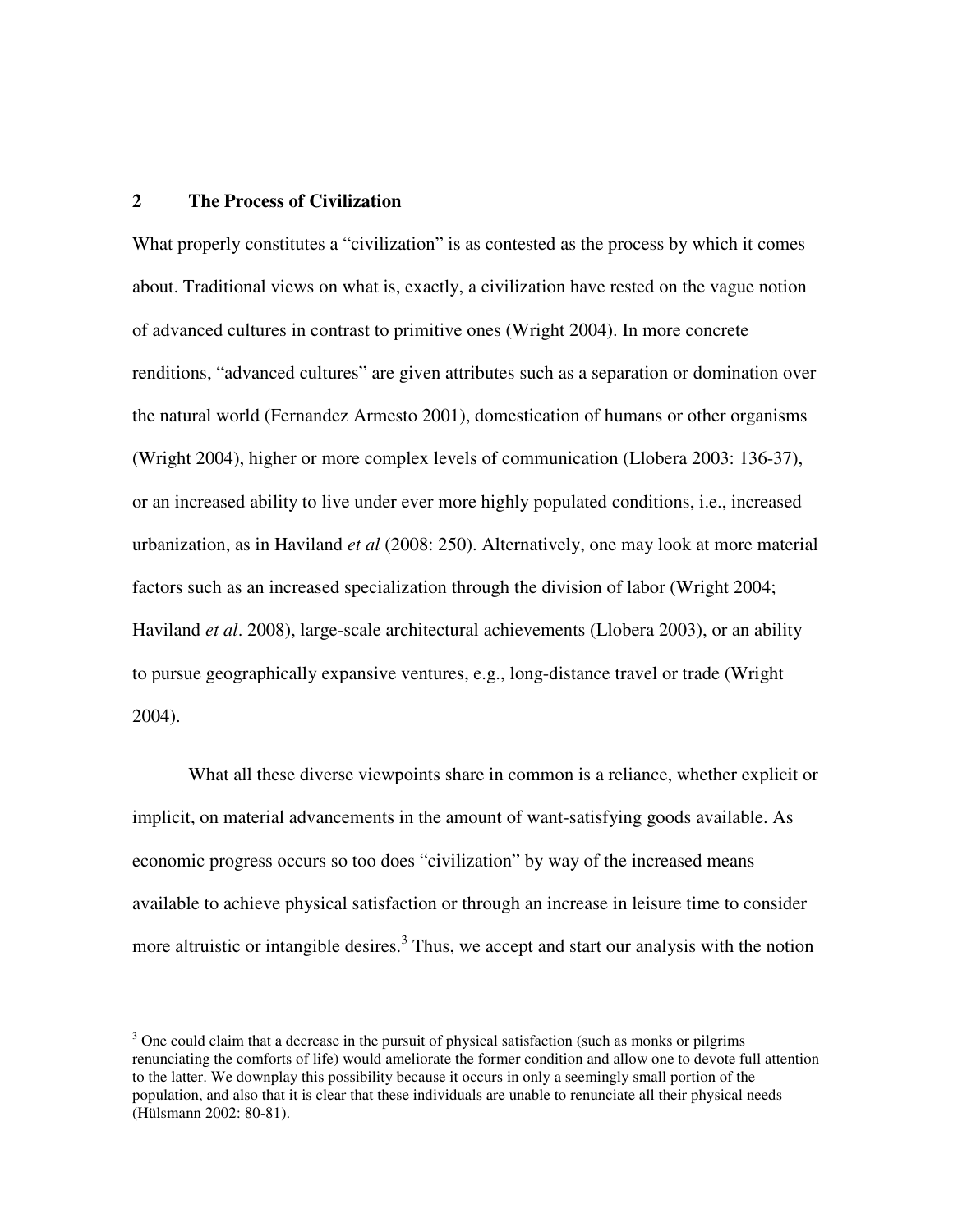of "civilization" as increased material living standards through the mundane process of economic development.<sup>4</sup>

In order to understand how civilization develops, it is instructive to start with the isolated and simple case of a man, Robinson Crusoe, stranded on a deserted island without any tools at his disposal except his bare hands.<sup>5</sup>

To survive and maintain his life, Crusoe must find a means of sustenance in the wild, e.g., berries. Assume he spends 10 hours a day picking berries, which brings him just enough food to survive. Being alone on the island with no ready tools at his disposal, it is all but impossible for him to improve his situation beyond this most primitive stage and he has to live, so to speak, from hand to mouth. Lacking an exogenous influence, he will likely be stuck forever at a subsistence level.

Suppose that after some time on the island he stumbles upon a more abundant field of berries, and now only needs to spend 9 hours a day to meet his survival needs. He now has two choices. Either he can still spend 10 hours a day picking berries, and consume the greater amount of berries, or he can forego the extra consumption and dedicate the extra hour to producing something else, e.g., a stick, that he thinks will further increase the amount of berries he can pick, or, which is the same, reduce the amount of time he has to

<sup>&</sup>lt;sup>4</sup> One could levy the charge, as one referee did, that we herein claim dominance of the causal thesis that the concept of civilization is the foundation of economic activity, and not vice versa (as would be the case in, e.g., Hobbes' *Leviathan* (1651). As will be shown later, the emergence of both the concepts of civilization (at least, our preferred definition of it) *and* economic activity can be explained by a singular causal factor – time preference, and the ability to forego immediate gratification in the expectation of a greater satisfaction in the future.

<sup>&</sup>lt;sup>5</sup> Although popularized by Böhm-Bawerk (1959), "Crusoe economics" has been a staple in explaining complex social situations since at least the French philosopher Frédéric Bastiat (1850).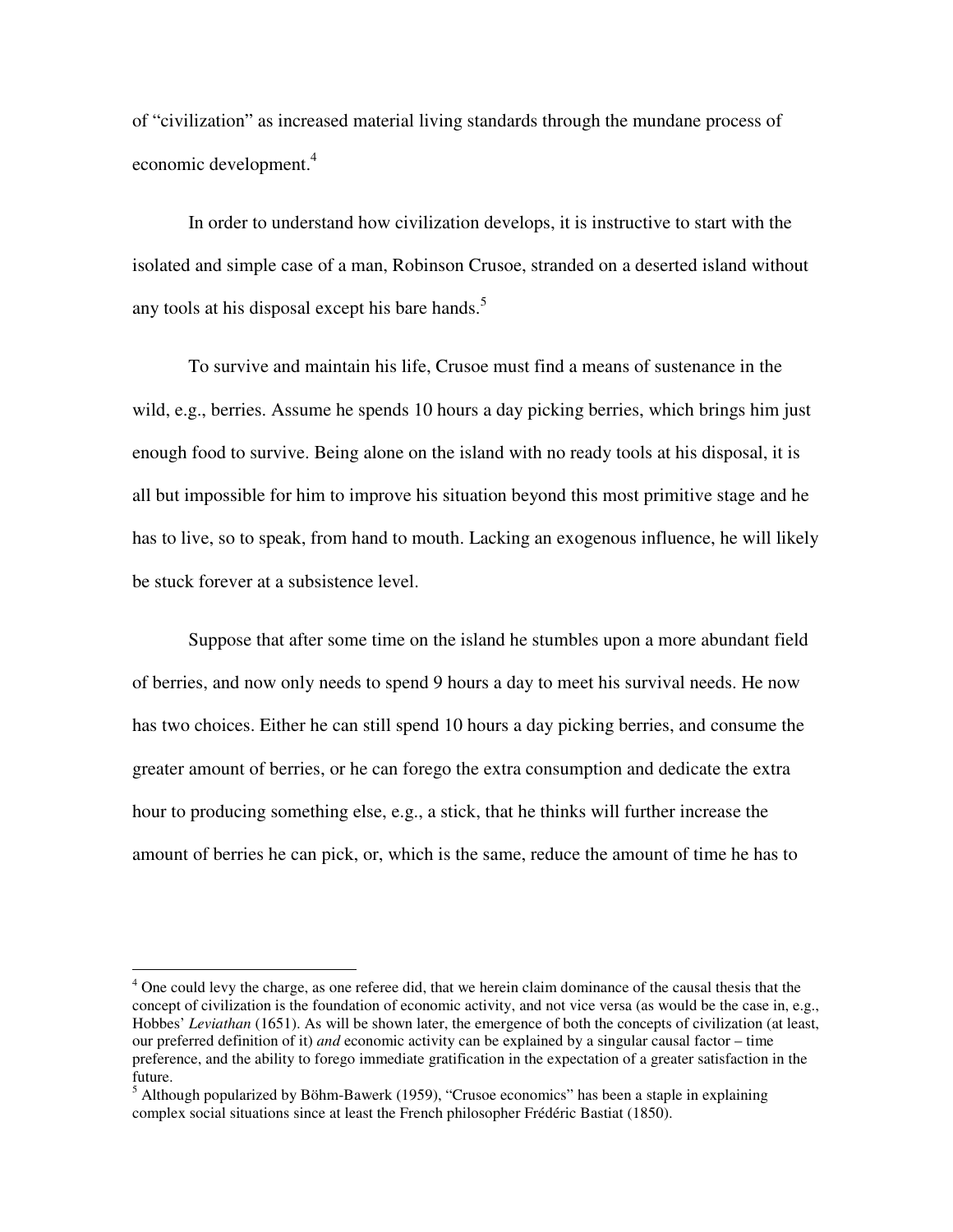spend picking berries. The restriction on consumption is called *saving* and the creation of the stick, which is a capital good, is called *investment*. 6

If Crusoe is correct in his expectations, he will be able to pick the necessary amount of berries in a shorter amount of time after the production of the stick (after investing). This will leave more time for other productive purposes and open up new possibilities to improve his living standards further. Alternatively, Crusoe could spend the newly freed time pursuing non-productive but no less satisfying activities, such as appreciating the sunset, bird watching or reading *Treasure Island*. Whether Crusoe spends his time on increasing his productivity to free more time in the future, or to enjoy his time in the present, makes no difference. In both cases he has a greater amount of options available to him from which he can select which will provide the most satisfaction and thus directly or indirectly increase his standard of living. This increase in living standards is what we refer to herein as civilization, and "saving and the resulting accumulation of capital goods are at the beginning of every attempt to improve the material conditions of man; they are the foundation of human civilization" (Mises 1998: 260).

## **3 Time Preference the Process of Civilization**

 $\overline{a}$ 

One important factor was omitted from the previous discussion: time. When Crusoe foregoes consumption, he is really foregoing consumption *in the present* in order to be able to consume more *in the future*. In more modern financial terms, we say that when someone

<sup>6</sup> Rothbard (2007: 48) gives a good overview of this process. Strigl (2000: 9, 13,16, and *passim*) analogously refers to a saved supply of berries as the "subsistence fund" – savings that allow for sustenance while investment projects are being completed and a focus can re-shift back to providing consumption goods.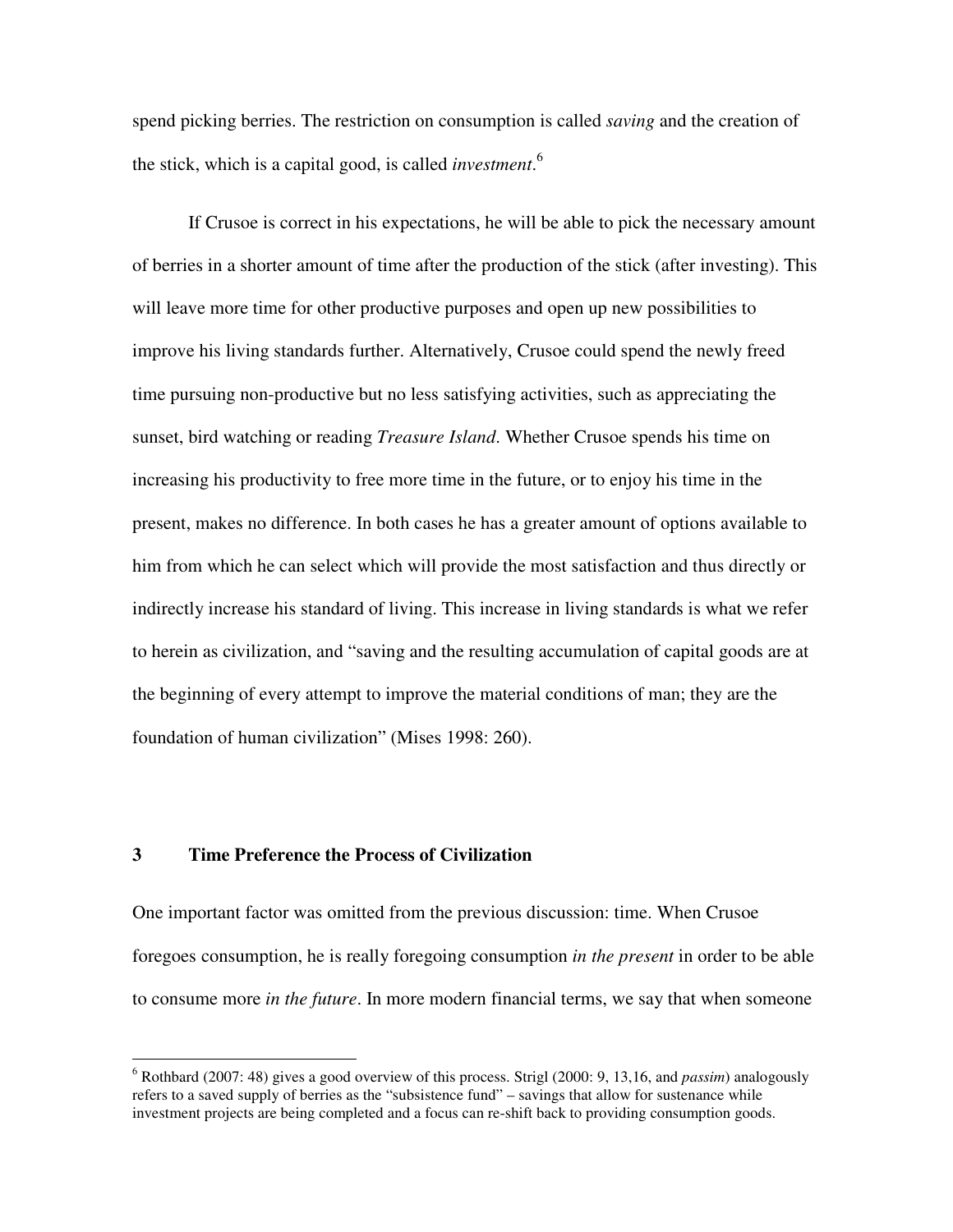saves in the present, they are really "saving up for something" in the future (Garrison 2001: 40, 62).

There is a further restriction on how much investment can be undertaken in the present. Not only are savings requisite, but with the recognition of mortality Crusoe must realize that time is finite, and must be dealt with just like other scarce means. It is preferable to have a need satisfied sooner rather than later. This relation between satisfaction in the present versus the future is called *time preference*.

Those with very low time preference have very long time horizons, i.e., they don't mind foregoing consumption in the present for even a very small increase in future satisfaction. A typical example of this is the miser, always saving and never spending. However it should be clear that not even in this extreme case is the miser's time preference zero. We know this to be the case, since if it was not so, he would always accumulate and never consume or enjoy. He would not consume today, but he would not consume tomorrow either, and since he at least needs to eat and drink in order to survive his time preference rate will always stay above zero (Mises 1998: 481).

It is time preference that determines an individual's consumption-investment ratio. The lower the rate of time preference, the more will be saved and invested, which in turn will lead to more advanced production processes with a higher degree of productivity. In turn, production and the availability of goods in the present will increase, and, *ceteris paribus*, the marginal utility of present goods will decrease relative to that of future goods (Hoppe 2001: 6). More resources will be saved and invested than in past periods, thus increasing future income. This will result in an even further potential decrease in time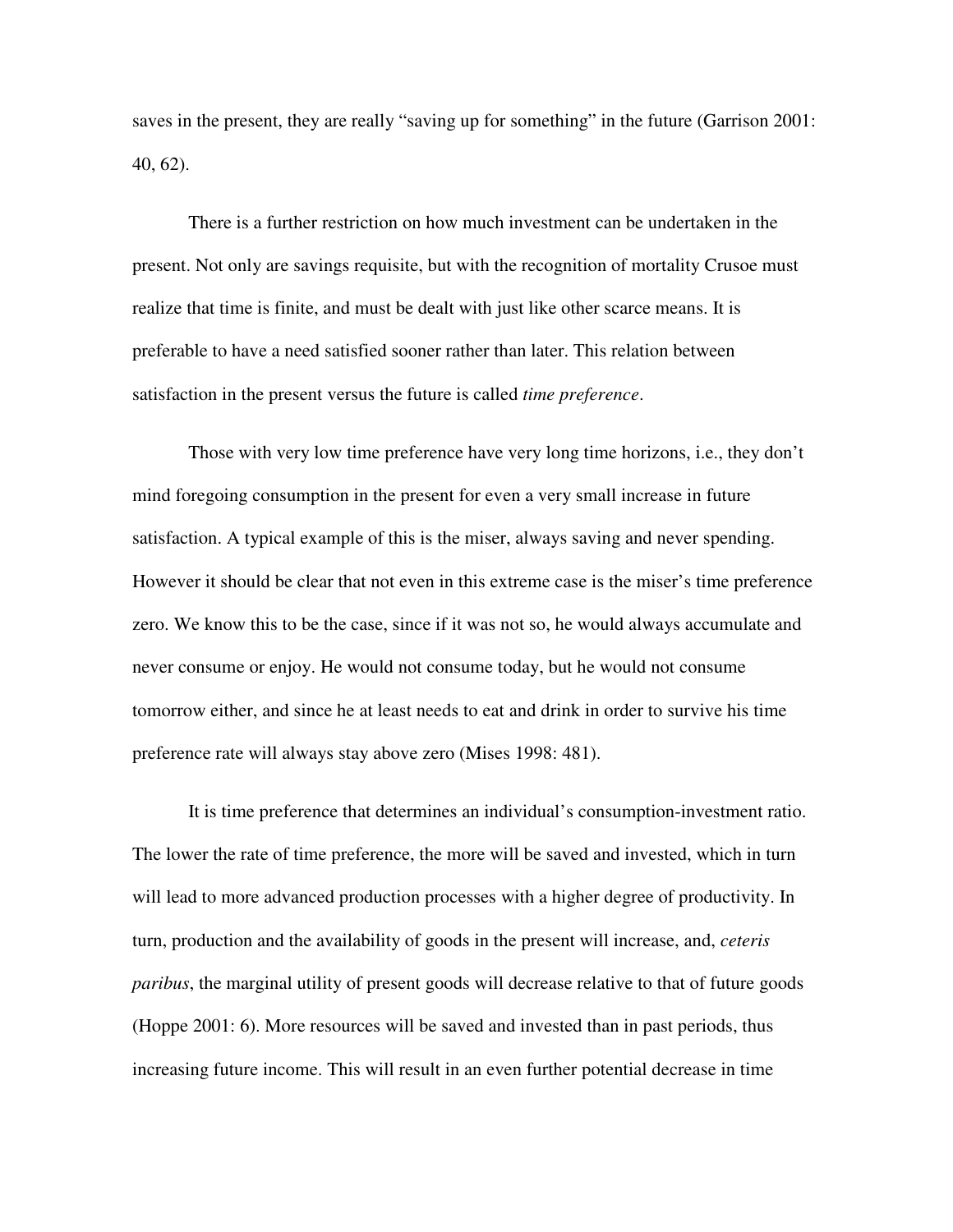preference. We can call this self-reinforcing spiral "the process of civilization" (Hoppe 2001: 7, 10-12, 74-75, and *passim*).

Before creating the stick, Crusoe managed to pick just enough berries in 9 hours every day to keep him alive, leaving 1 hour every day to pick more berries or invest in a capital good that would increase his future income (measured in berries). He chose to invest in the making of the stick.

When deciding whether he should "invest" in the stick he faced other possibilities. The water around the island was full of fish which would provide a better source of food, but Crusoe can only take advantage of this opportunity with the aid of a net. Crusoe estimates that the creation of the net would take a total of 20 hours of work, whereas searching and locating the proper stick only took 5 hours. In order for Crusoe to create the net, which would provide a more highly valued source of food, he would have to forego a full 20 days of berry consumption, whereas the creation of the stick meant only foregoing 5 days of consumption. That Crusoe produced the stick signifies that Crusoe deemed the 20 hour cost of the net as too high.

Now assume that the creation of the stick allowed Crusoe to pick the same amount of berries that previously took him 9 hours in only 5 hours. He now has 5 hours every day to spend at activities other than berry picking. Assuming that he has to spend one hour every day to keep his stick in an intact condition, the other 4 hours could be spent creating the fish net, which given these new circumstances would now only take 5 days in total. What was previously viewed as being too costly may now become affordable. The good

 $<sup>7</sup>$  This time required keeping his stick intact is analogous to depreciation. Crusoe's stick depreciation is thus</sup> one hour of work per day, or one stick every 24 days.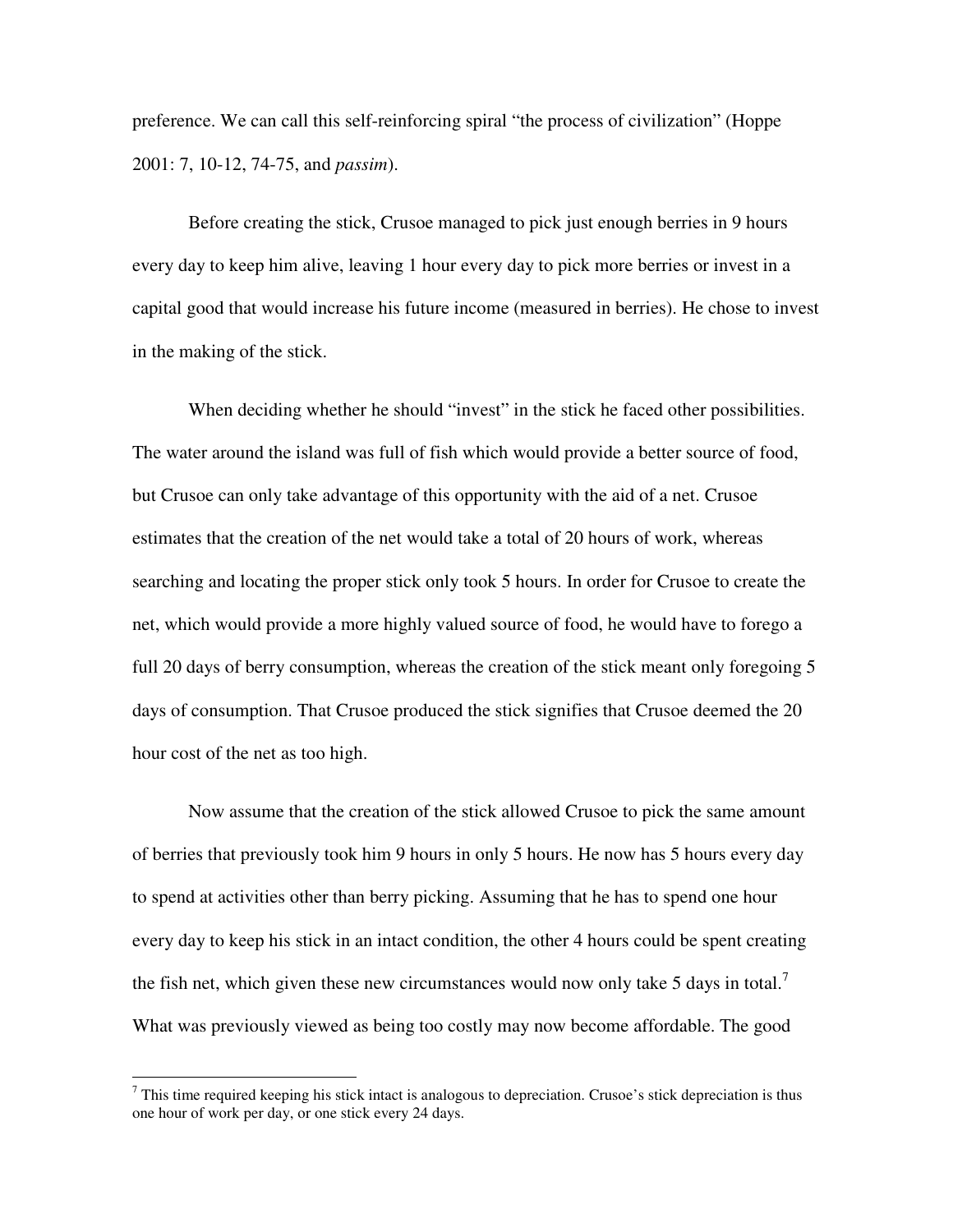that was previously deemed to lie too far in the future and entailed too high a sacrifice is now deemed to be both affordable and desirable. It has moved closer to Crusoe in time, or which is the same thing, his time horizon has been lengthened, and his time preference has been lowered.<sup>8</sup>

## **4 Factors Affecting Time Preference**

The process of civilization is a self-reinforcing spiral, whereby saving and investment lead to an increased future income, which in turn lead to a decrease in time preference and an increase in saving and investment. Hence, over time there is an inverse relationship between the real level of income and the rate of social time preference.

## *4.1 Personal factors*

The first factor to affect an individual's time preference is his purely subjective and individual valuations: his preferences. A worrier constantly concerned with the future can be said to have a low time preference. The hedonist living in the moment can be said to have a very high time preference.

## *4.2 Biological factors*

 $\overline{a}$ 

As time is scarce owing to the finite nature of human life, an individual's time preference differs from another's depending on how scarce their remaining life is. Children typically have extremely high rates of time preference, as illustrated by their generally low ability to delay present consumption for a much greater future amount (Mischel's marshmallow

 $8$  An historical example of this is the steam engine, which actually dates back to the first century AD, however at that time the level of savings needed to build it was too high. It wasn't until many hundred years later when enough capital had been accumulated that the making of the steam engine became possible.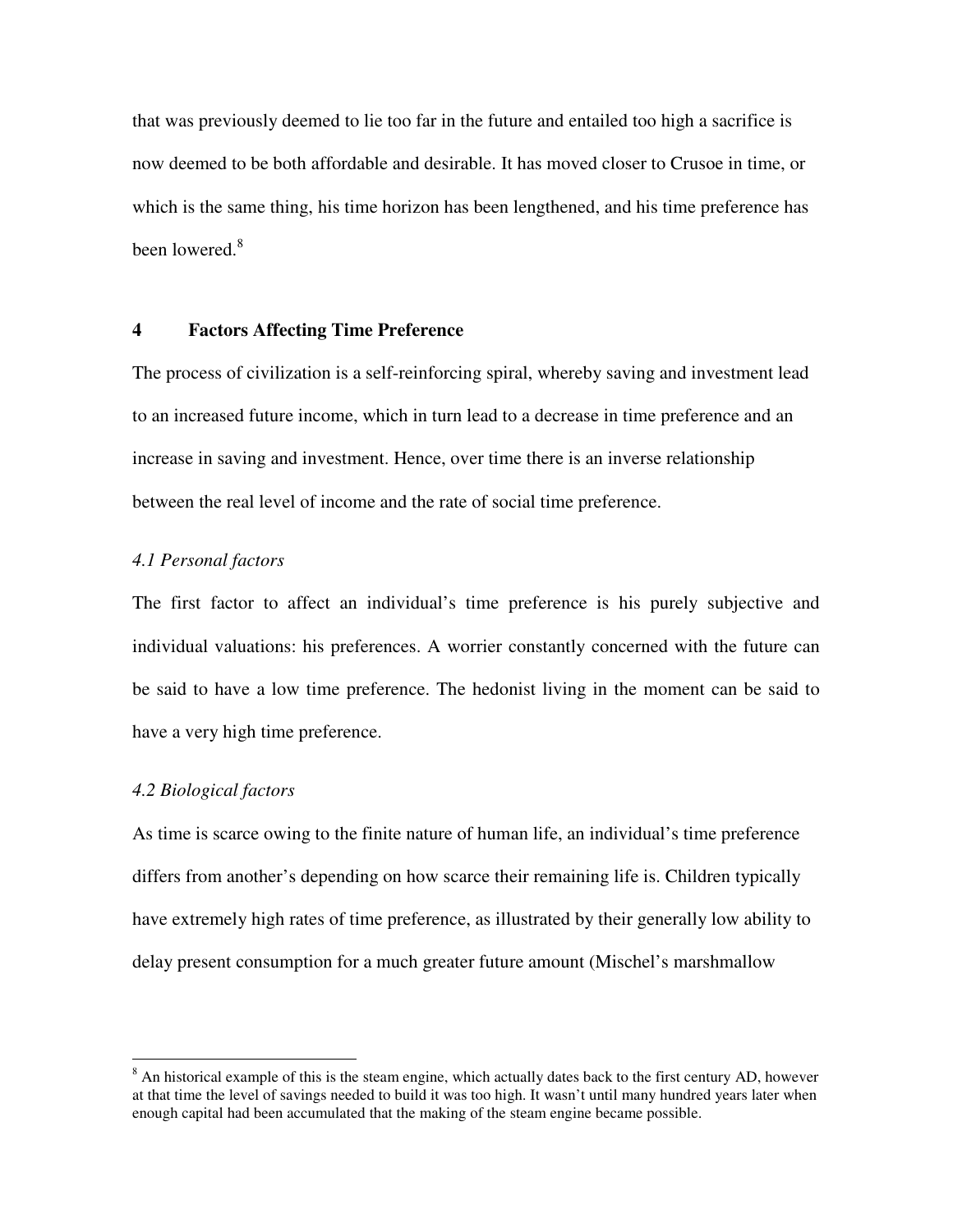experiments at Stanford perhaps exemplify this phenomenon). <sup>9</sup> This arises for four reasons. First, children have a longer life expectancy than adults (both because of their young age, and the fact that life expectancies have been generally increasing over time).<sup>10</sup> As a result, the same amount of real-time waiting comprises a smaller percentage of a child's life than an adult's (Gruber *et al*.: 54; Ukraintseva 2001). Second, a child´s income is strictly limited relative to an adult's, thus constraining the process of civilization that lowers time preference, as discussed in section 3. Third, children perceive time to pass more quickly, making the cost of waiting a given amount of real time seem higher than for an adult experiencing a slower passage of time. This arises from a perception of time's passage quickening when it involves greater knowledge perception (Macar *et al*. 1994; Block and Zakay 1997; Block *et al*.: 1998), and also when a task is not repetitive or tedious as with the routinization created by age and experience (Watt 1991). Finally, children and especially young children are not cognizant of death as the end of their time.<sup>11</sup>

 As a child develops into an adult these four factors change and the individual's rate of time preference continually diminishes. Entering old age may start to change this trend again, as the elderly revert to a form of infancy in several key ways. First, their income may decline. As the end of life approaches, there is increased uncertainty that if one delays consumption today they will be alive to enjoy the fruits of the wait. The end of time for an

<sup>&</sup>lt;sup>9</sup> Follow-up studies to Mischel's original experiment found a correlation between children who were able to delay gratification as children undergoing the marshmallow test and general success (as determined by competence assessments and SAT scores) later in life (Mischel *et al*. 1972; Shoda *et al*. 1990).

 $10$  Increasing life expectancies also allow for more distant goals to be added to an individual's value scale, thus reducing his time preference. It is not the physical lengthening of time that creates this effect, however, but the individual's perception of this occurrence (Hoppe 2001: 7).

<sup>&</sup>lt;sup>11</sup> Three- to five-year old children regard death as a temporary state, and only accidental to a person's life. After five years of age, children gradually gain knowledge that death is "final, inevitable, and personal" (Grollman 1967: 98, 101). As time preference can only arise if time itself is finite, the perception of an infinite amount of time negates the ability of one to prefer events later to sooner.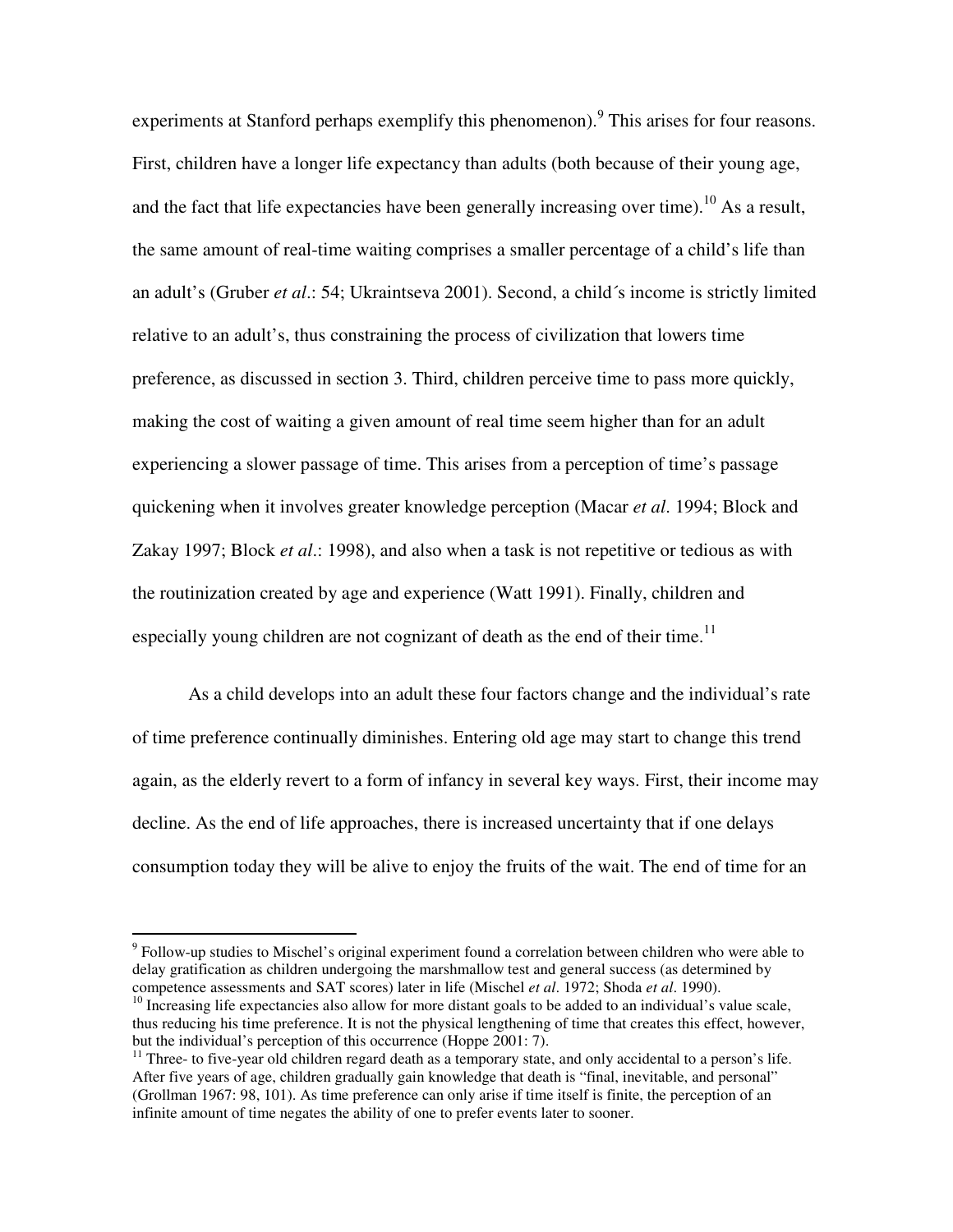individual's friends may reinforce the idea of finite life and increase their propensity to consume today (a reversal of the invincibility of youth).

 This effect may be suspended, or counteracted by an individual realizing that his economic life extends beyond his physical life. This may arise from the fact of procreation that gives an individual offspring whose lives he may wish to consider as he plans his own consumption patterns (Hoppe 2011: 4-5), or from an individual using a charity or trust to extend his present income into the future beyond his physical life.

#### *4.3 Environmental or external factors*

Environmental or external factors can be classified in two ways. The first are those "events in an actors' physical environment whose outcome he can neither directly nor indirectly control" (Hoppe: 2001: 3). Since they are out of the actors' control they only affect his time preference insofar as they are expected, and they can be divided into *positive* and *negative* events.

Positive events, such as manna falling from heaven, will, to the extent they are expected, temporarily raise the time preference rate and stimulate consumption, until after the event has passed and the time preference rate will fall and savings will increase. Negative events, such as a flood, again to the extent they are expected, will have the opposite effect: temporarily lowering the time preference rate before the event, with increased savings as a result of attempting to protect oneself from the event. After the event has passed, the rate of time preference rate will rise, and savings will decrease.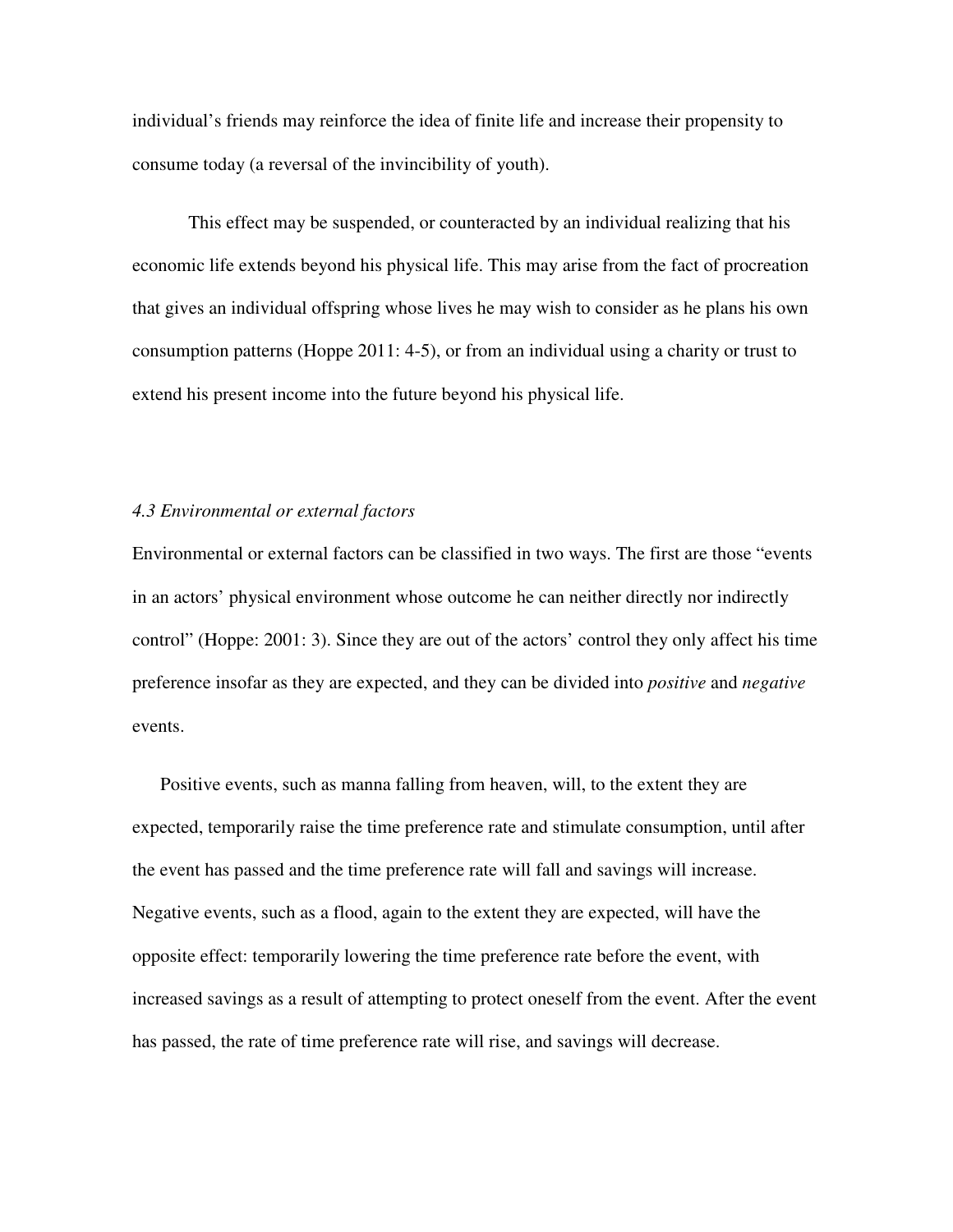The second factor is the general conditions which an individual finds himself. These general conditions can also be divided in two.

The first is the relative certainty of the environment that surrounds the actor. In a stable and more certain environment the future is more easily planned for, and thus the time preference rate will tend to be lower. This arises because it is easier to assess the tradeoff between curtailing consumption today and the expected satisfaction an individual will receive from the increased level of future consumption. The more uncertain the surrounding environment is, the higher the time preference would tend to be.

The second is the relative scarcity in the surrounding environment. In environments of abundance, where "nature provides", there is little need to save at all. Life in these areas, *ceteris paribus*, would be one of high time preference, and a resultant existence of living from hand to mouth. Only to the extent that there exists a relative scarcity of goods and time is saving necessitated. It is also clear that at any given time there exists a definite limit to this. For saving to be encouraged it must first be possible. In environments of such immense scarcity that all saving is impossible, high time preferences and a life lived "from hand to mouth" will be encouraged, or indeed necessitated, just like in the case of the environment of abundance, although this life of immense scarcity would be one of an arguably less pleasant nature. $12$ 

l

 $12$  The level of scarcity necessary to prohibit the initial stages of the process of civilization may be sufficiently low as to be a non-binding constraint in most of the modern world. Acemoglu *et al*. (2001) and Easterly and Levine (2003) find that endowments of climate, germs and crops do not affect development directly, but only indirectly through the available institutions. In other words, bad luck with endowments does not retard or stop growth, but may if institutions to deal with them are poorly developed.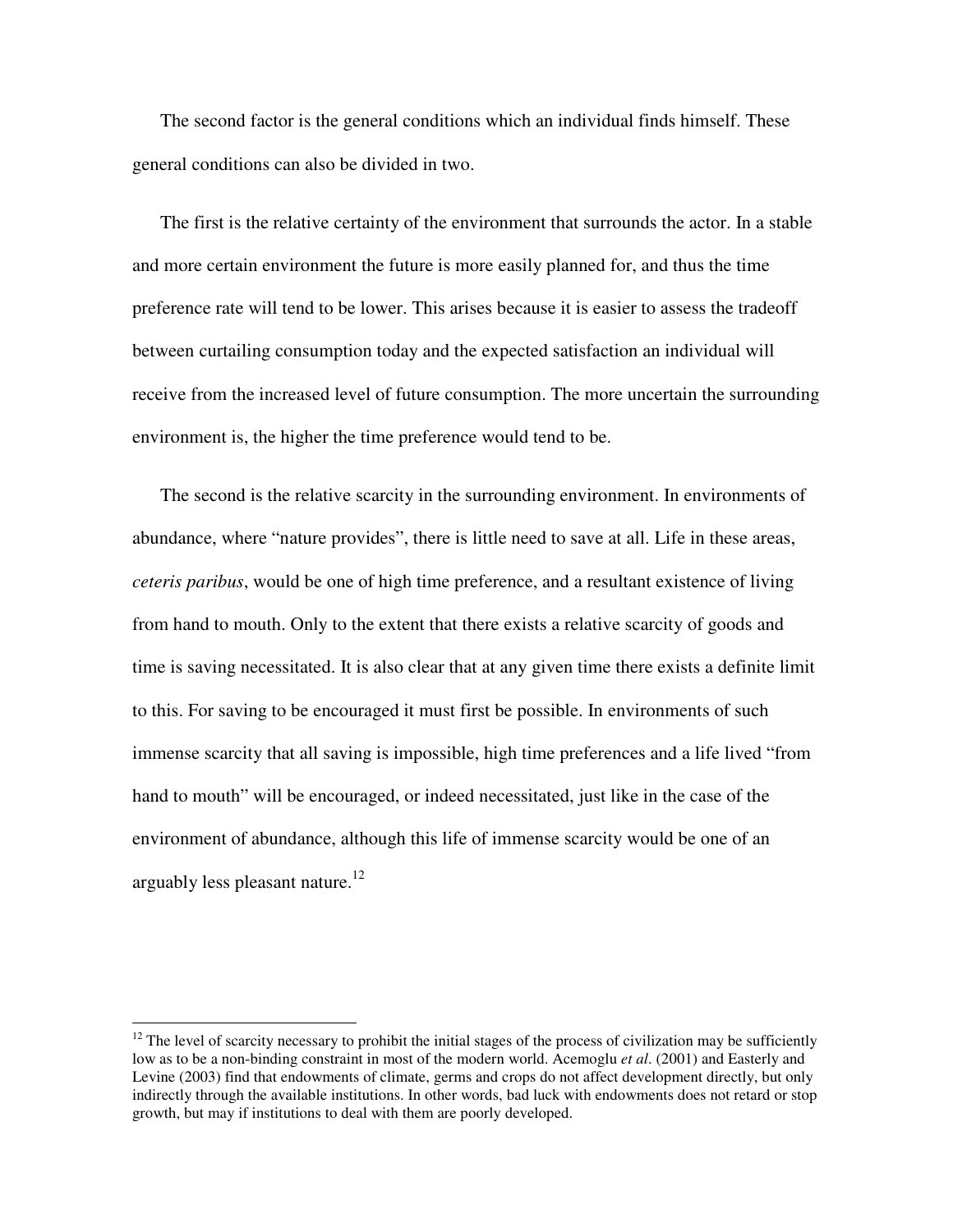# *4.4 Institutional factors*

 $\overline{a}$ 

Time preference is closely related to the concepts of certainty and uncertainty. While perceived increases in uncertainty also increase an individual's time preference, alert entrepreneurship within effective institutions can combat this affect (Huerta de Soto 2010: 22).

We can divide institutions into two groups: social and anti-social. What is common to all social institutions is that they have spontaneously and peacefully evolved, with the intention of decreasing perceived future uncertainty,<sup>13</sup> making social cooperation easier, and creating the accompanying result of lowering time preference. Social institutions keep their position and continued existence based mainly on merit: those that lose their stature as beneficial institutions are replaced by better functioning ones.<sup>14</sup>

Not all institutions obtain and retain their position by merit alone, and this is the common denominator of all anti-social institutions; they retain their position by force or violence. Instead of being means to combat uncertainty to aid civilization, anti-social institutions become ends in themselves (Shaffer 2009: 10-11). They become harmful to social cooperation and development, and as a result raise time preference as this is reflected in real income levels.

<sup>&</sup>lt;sup>13</sup> Shaffer (2009) discusses the evolution of social institutions as attempts to reduce the analogous concept of entropy.

 $14$  Evolved social institutions also include evolutionary legal systems, as discussed below (sec. 4.4.2).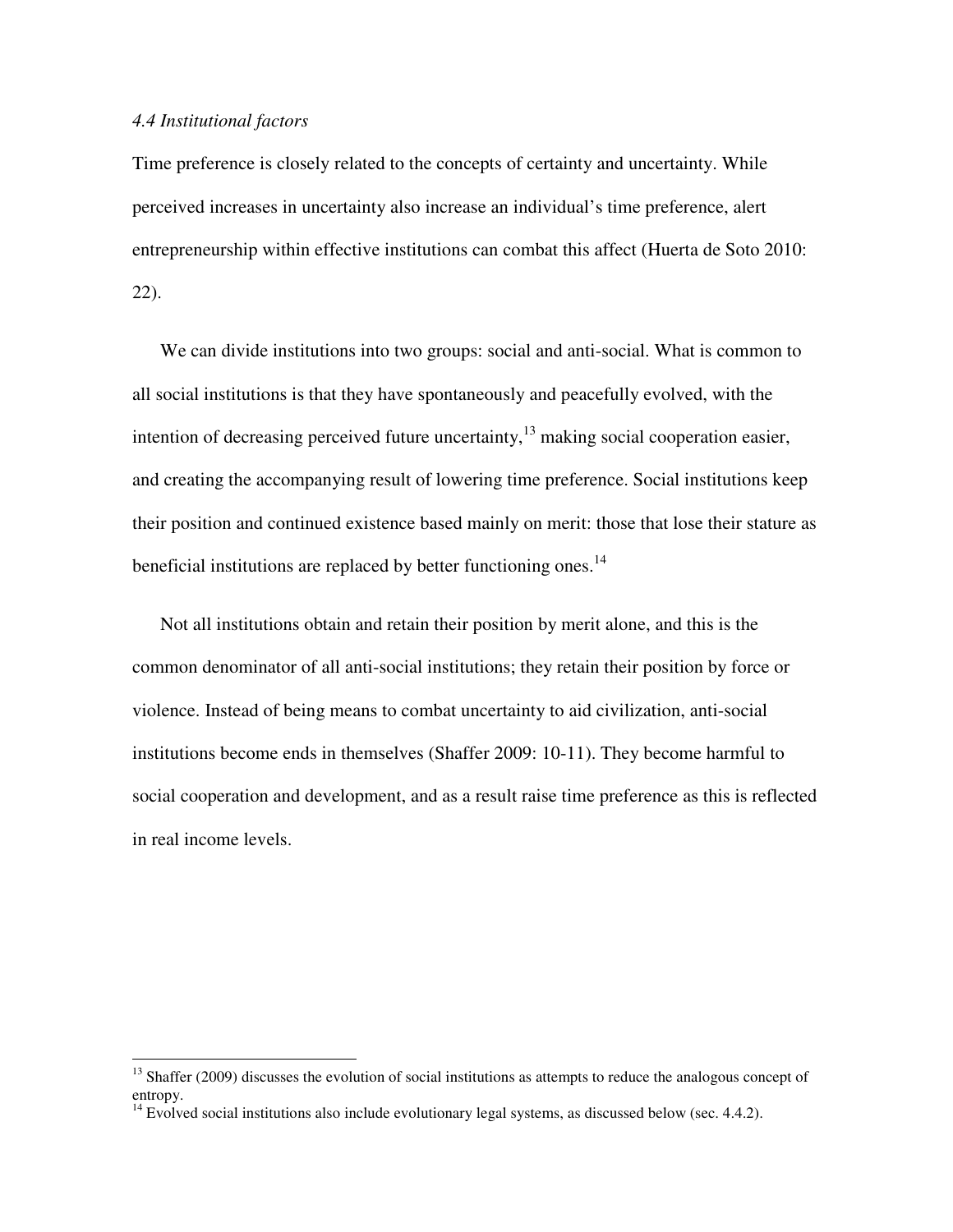## *4.4.1 Economic institutions*

The institution of money, being arguably the most important and foremost social institution, evolved spontaneously and voluntarily as that good which best served as a medium of exchange (Menger 1892). As barter involves high transaction costs, an evolution occurred whereby few and eventually one good was selected to exchange against all other goods. As exchange was simplified in the money economy, investment and production increased, along with the resultant levels of real income. As production increased, the purchasing power of money also increased, thus reducing the reservation demand for it. Analogous to this occurrence is a decrease in an individual's effective rate of time preference (Hoppe 2006: 79).

The evolution of the money economy enabled other institutions to develop, such as the banking system. This further decreased time preference rates, as banking facilitated saving and investing, which served to foster increased real income levels. Banking also served to make the institution of money more certain, as it increased the security and availability of an individual's cash savings (Bagus and Howden forthcoming).

Popular sentiment regards money as the root of all evil. Yet money *qua* money is neither good nor bad – it is only a means to enable trade and facilitate savings. The common practice of controlling the supply of money while obliging its use through legal tender laws (effectively changing it from a social to anti-social institution) does have ethical implications—mostly negative—through wealth redistributions and the propagation of economic cycles (Hülsmann 2008; Bagus *et al*. 2011). Less visible is the discouragement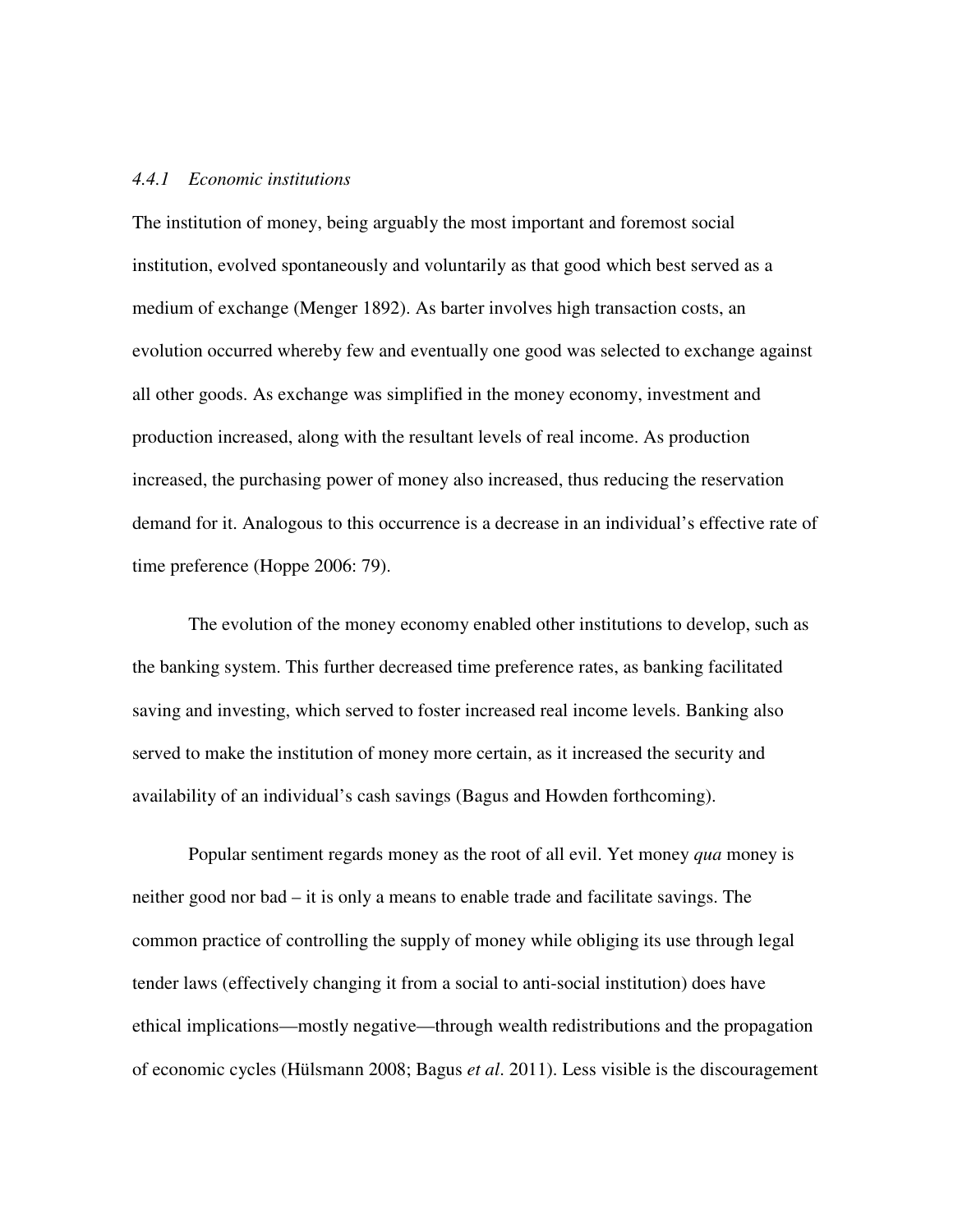of savings that inflationary policies cause, which analogously can be represented as an increase in time preference.

Once it is understood that inflation reduces the purchasing power of money systematically, we see that it is quite similar to the problem of saving in a barter economy. Goods selected as money have definite properties – they are easily divisible, universally (or at least widely) valued, portable, uniform, durable and scarce. Perhaps most important, the good cannot spoil quickly as this negates the usefulness of using it as an indirect exchange medium. In an inflationary economy, money that is saved will, as time passes, become more and more "spoiled", just like goods in a barter economy, because it will become increasingly less useful in exchange.<sup>15</sup> As an inflated money loses its value, people will increasingly spend it in order to obtain something "real" (Mises 1998: 562); consumption is encouraged and saving penalized. A constant and ongoing inflation will thus have the effect of reducing both present income and future income, and will raise time preference rates and shift time preference scales upwards. Inflation counteracts the beneficial characteristics of money that made a lower time preference rate possible.

# *4.4.2 Juridical institutions*

 $\overline{a}$ 

Juridical institutions have evolved spontaneously with the purpose of avoiding the incidence of conflict, or when a conflict nonetheless has occurred, to reduce and efficiently solve its resolution. This is most apparent perhaps in the Anglo-Saxon common law tradition, which sees law as a fluid progression. It is also true that the civil law which grew

<sup>&</sup>lt;sup>15</sup> Note that, paradoxically perhaps, some anti-social institutions may increase our certainty and thus reduce our time preference. Legal tender laws that oblige the use of a currency in a given area also reduce competitive forces that might diminish inflationary pressures (Hülsmann 2008: 145-58). The increased inflationary pressures created by legal tender laws will counteract against the decreased uncertainty that a given money unit will be accepted in a future exchange, thus leaving ambiguous the total affect on an individual's (or society's) rate of time preference.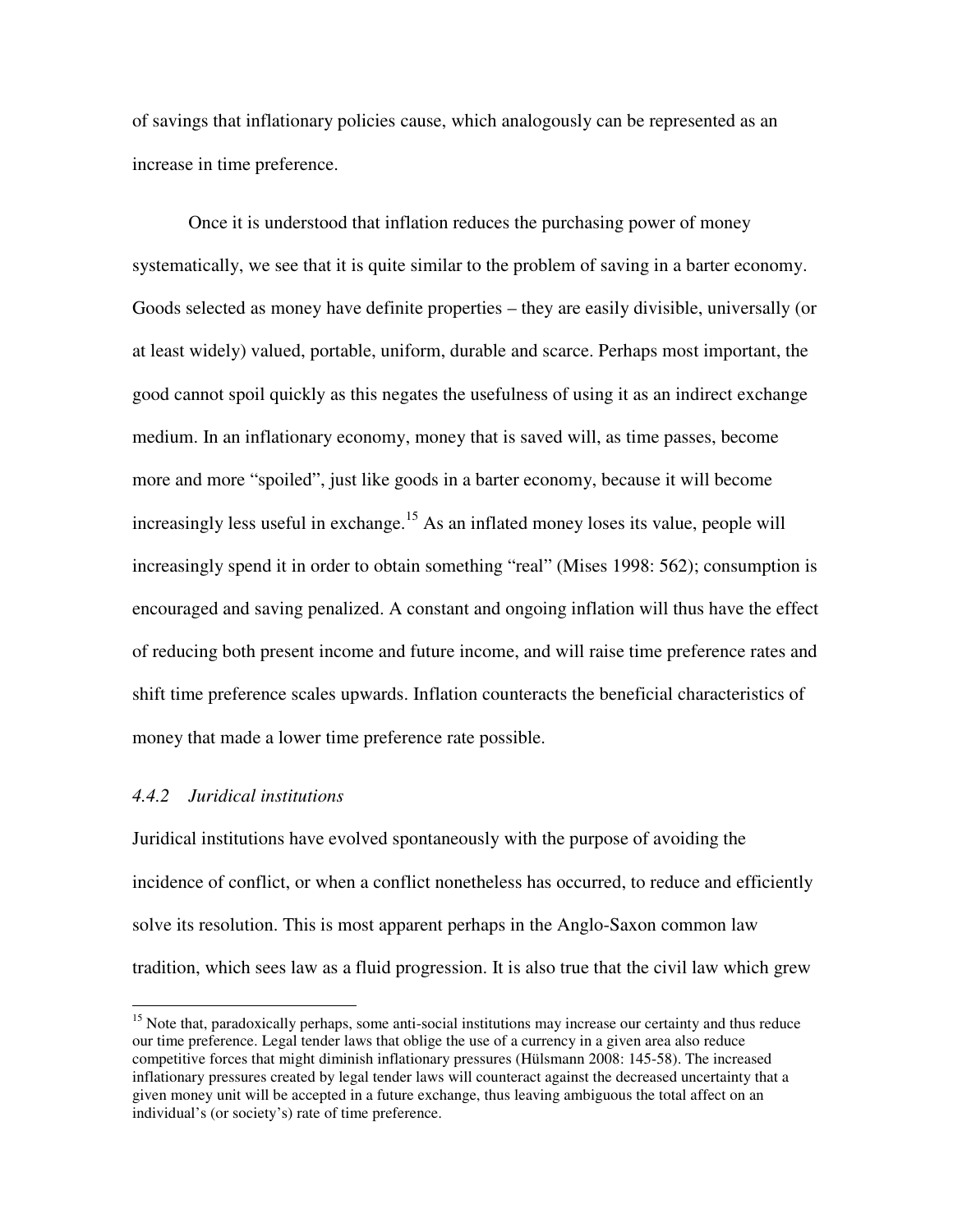from Ancient Rome evolved within narrowly defined constructs of justice and fairness (Leoni 1961, Hayek 1973).<sup>16</sup> Law is a fundamental institution in managing uncertainty as it resolves conflicts and increases certainty in the scope of the results of our actions towards others, as well as those of others on us.<sup>17</sup>

One such law-based institution is private property which is necessitated by the scarcity of goods (Hoppe 2010: 18), and which likely evolved among our ancient forefathers when the increase in the size of population was not met by a proportional increase of wealth (Hoppe 2012). When our ancient forefathers were unable to solve problems of overpopulation by breaking off from the main group, the institutions of private property evolved as a peaceful and voluntary way of solving the conflicts that would arise regarding scarce resources.

Private property, for example, solves this conflict by answering the question, "Who owns what, when and why?" Knowing that the fruits of your labor are yours and will not be expropriated lowers time preference (Mulligan 2007). This happens from a combination of effects. First, claims to property in the future are strengthened and an individual can save today with confidence that he can consume this forgone consumption later. Second, empirical evidence suggests strong institutions protecting private property affect our willingness to labor in the present, thus increasing present real income (La Porta *et al*.

<sup>&</sup>lt;sup>16</sup> Huerta de Soto goes on to further point out that "juridical institutions, and in general all social institutions (language, money, the market, etc.), arise from evolutionary processes in which a vast number of people individually contribute throughout history their own small bit of practical information and entrepreneurial creativity and thus spontaneously give rise, in accordance with Menger's well-known theory, to institutions which are without a doubt the product of the interaction between many people, though these institutions have not been consciously designed nor organized by any person. [...] Thus the paradoxical truth that those institutions (linguistic, economic, legal, and moral) which are most important and essential to the life of man in society could not be deliberately created by man himself, since he lacks the necessary intellectual capacity." Compare with (*ibid*.: 40-41).

 $17$  As laws and norms exist to reduce conflict, any norm that generates conflict rather than helping to avoid it is contrary to the very purpose of the law. "It is a dysfunctional norm or a perversion" (Hoppe 2011).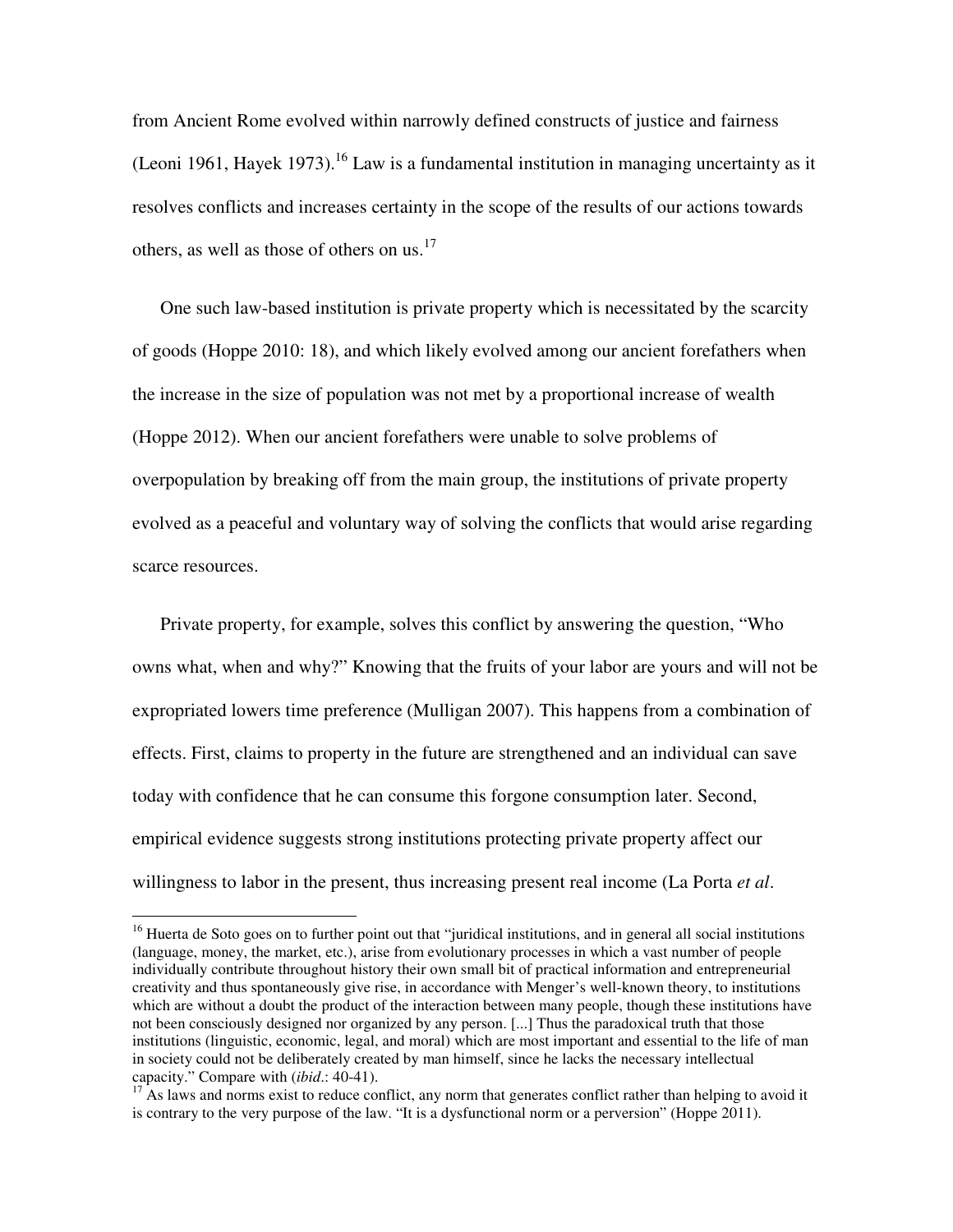1998, 1999). If we consider the opposite case—that of a highly unstable juridical framework, or one that generates conflict rather than solves it—we realize the tendency this creates to raise time preference. The future becomes less certain to plan for (thus compromising our ability to estimate the value of future consumption), and an individual lacks reassurance that any savings today will translate into an exercisable claim to future consumption. $^{18}$ 

A voluntary institution that has evolved for the purpose of solving conflict yet fails to achieve its goal and even incites conflict would, *ceteris paribus*, be abandoned and better, i.e., more efficiently or functional, institutions would emerge. Yet conditions change when we remove the voluntariness and peacefulness, and add a violent, and thus anti-social, element to the equation. This violence can be divided in two ways: acts that are intermittent and illegitimate (e.g., crime) and, more importantly, acts that are institutionalized and legitimized (e.g., declared wars).

Crime has the distinguishing mark of being seen as illegitimate in the eyes of not only the victim but also the rest of society, and thus to defend oneself against the criminal is considered a right, as is the right to punish and extract compensation from the offender (Hoppe 2001: 11). Crime reduces an individual's present amount of goods and raises his time preference. Yet, just as in the case of natural disasters, if the risk of crime can be perceived people can act accordingly and allocate their resources to the protection and

<sup>&</sup>lt;sup>18</sup> Indeed much economic development in less-developed countries takes place in the underground economy, since property rights are poorly enforced in the formal economy (de Soto 2000). In countries where property rights are only vaguely defined or poorly enforced entrepreneurs have difficulty securing credit to expand their business, or even to sell it to the appropriate buyer. As a result, development is low and a large amount of capital (estimated by de Soto (2000: 32) to amount to more than \$10 trillion worldwide) remains "dead" in a state of inefficient underutilization.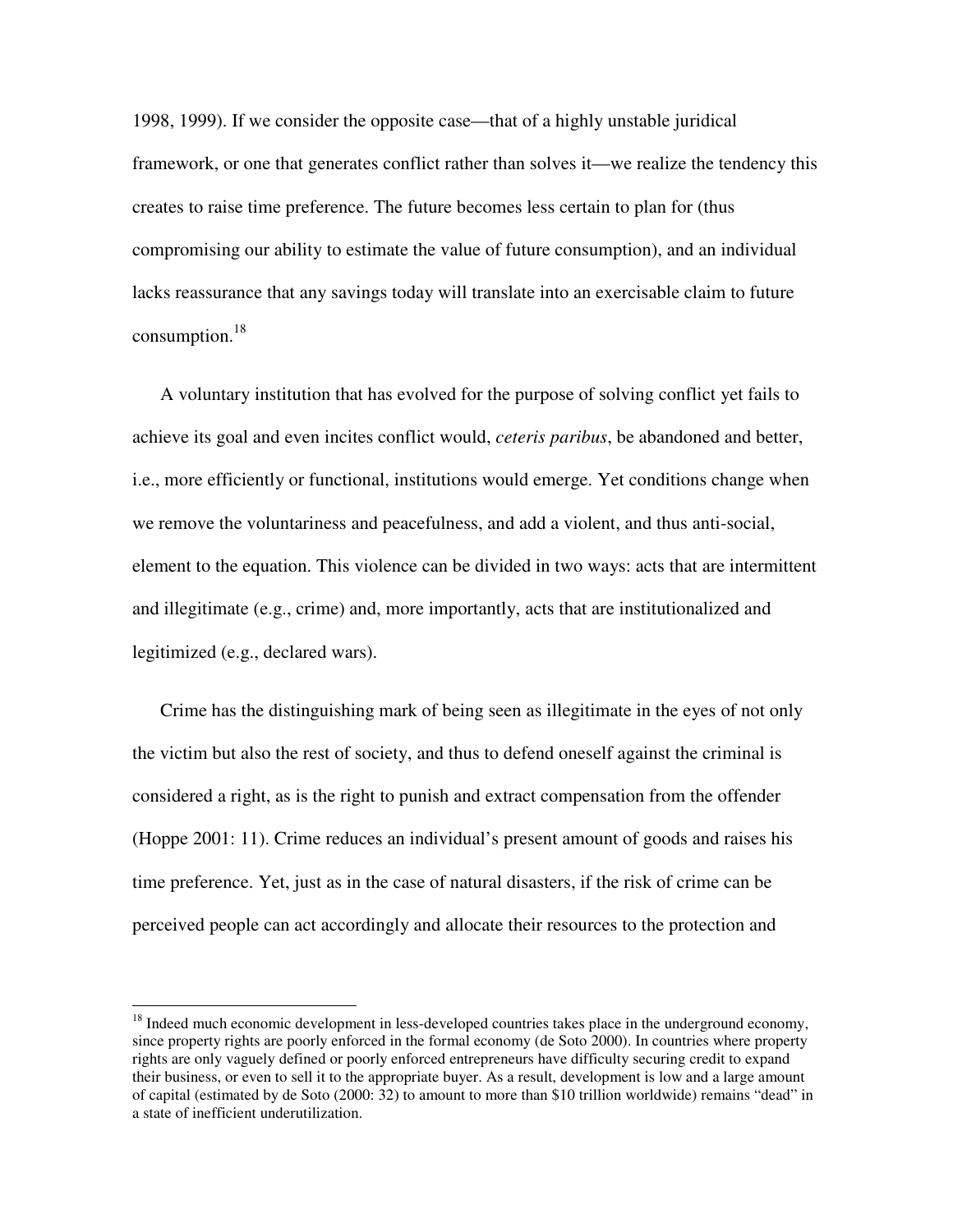prevention from crime (e.g., they can build walls, fences, install alarms, arm themselves, buy insurance, etc.).<sup>19</sup>

These protections imply a reduction in present goods, and a higher time preference will follow.<sup>20</sup> However, since crimes are considered to be illegitimate, and since defending oneself against them is permitted, they will only have a temporary and unsystematic effect. While people will save and invest less because of a reduced real income, their tastes or specific time preference scales will not change as a result. Thus, after what is deemed to be sufficient protection against crime has been provided for, the process of civilization resumes.

As the state is the territorial monopolist on ultimate decision making (Hoppe 1989: 182- 83)—whether de jure or de facto—it is the only institution that can partake in "legitimized" crime. This occurs most frequently in cases of war where rights are suspended or actions are permitted that are otherwise illegitimate. It is also apparent in simpler cases, e.g., taxes enforced by the threat of fines or imprisonment (Schumpeter 1942: 198), the threat of eminent domain, or by enacting what Hayek (1973) refers to as legislation as distinct from naturally evolved or agreed upon laws.

As a result of this the state affects time preferences in a distinctly different way than crime. Since they are created and not evolved actions, they can be highly uncertain and subject to change. Uncertainty about future tax rates can depress investment activity today, a situation we can refer to as "regime uncertainty" (Higgs 1997). Since there is no direct

l

<sup>&</sup>lt;sup>19</sup> Note that in order to protect oneself from these crimes, they must be non-serially correlated, and hence insurable events. Legitimized aggressions, as in the case of state-sponsored crimes (e.g., genocide, war, etc.), sever this link. Unable to protect oneself from the possibility of being aggressed against, time preference rates increase in the present to compensate against a potentially less-secure future

<sup>&</sup>lt;sup>20</sup> At the very least, they divert resources from investment that would increase production in subsequent years.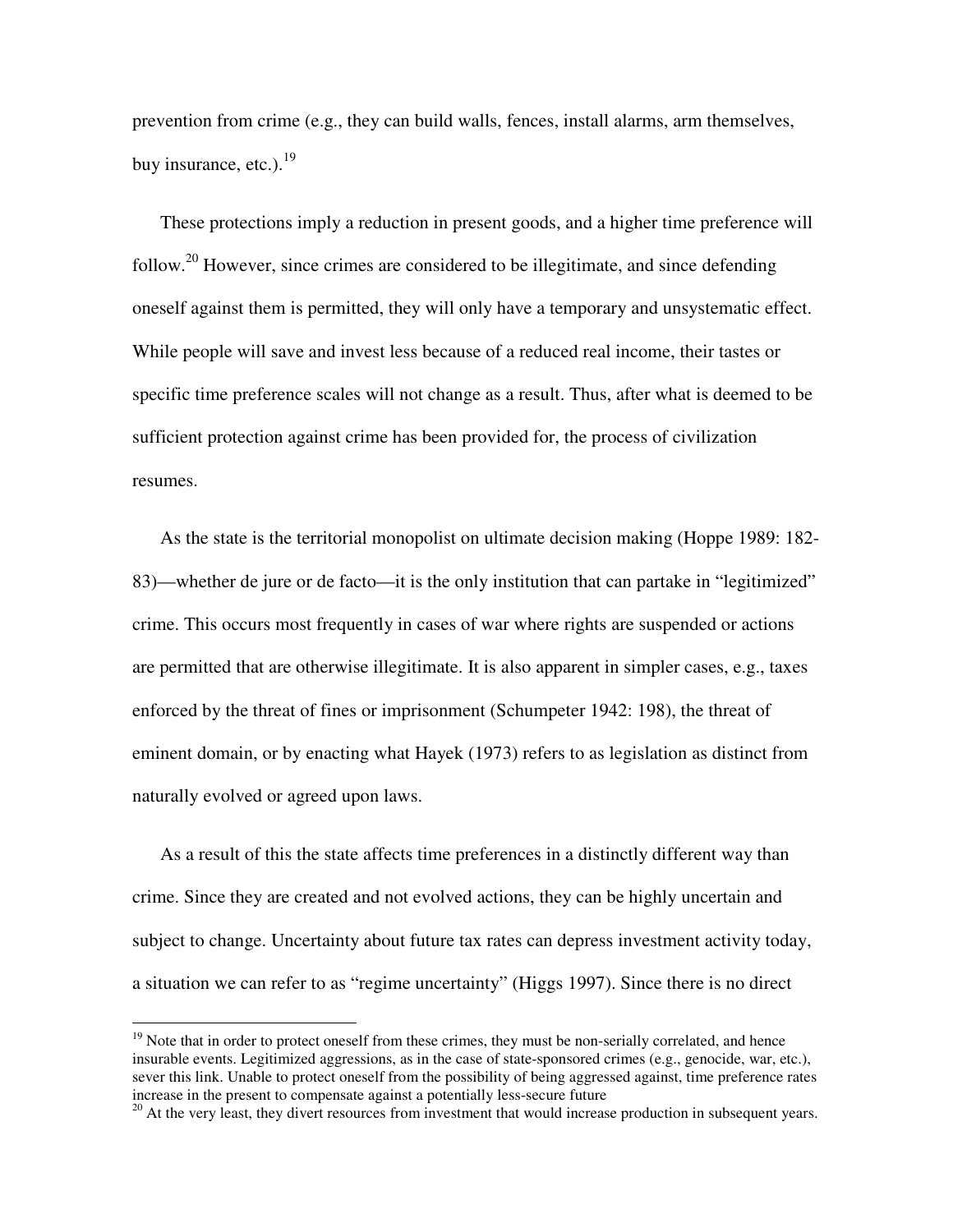protection against these activities as in the case of crime,  $2<sup>1</sup>$  individuals will tend to adjust their expectations of future returns accordingly. The very act of legislation increases the degree of uncertainty, since what is wrong today might not be wrong tomorrow (Smith 1988). This less stable environment of a shifting legal framework will thus have the same impact on an individual's time preference as, e.g., an increase in natural disasters or an increase in criminal behavior. The future is rendered relatively more uncertain, and thus the individual's time preference scale will increase. $22$ 

Thus we can conclude that the state not only changes the amount of present income (through taxation), which leads to a higher time preference rate, but also changes the amount of future income to be expected, reinforcing this increase. As it also creates a less certain environment by enacting legislation, it furthermore leads to a higher *time preference scale.* Three reinforcing effects thus serve to raise the rate of time preference through legitimized state interventions, and thus have a distinctly de-civilizing effect on society.<sup>23</sup>

## *4.4.3 Moral institutions*

 $\overline{a}$ 

While environmental factors are highly important in reducing the uncertainty of man's environment, it is clear that the behavior of other men is a constant source of uncertainty as well. Moral institutions have evolved in order to deal with the uncertainty of people's

 $21$  By definition you are not allowed to defend yourself against "legitimized" aggressions.

 $^{22}$  Hayek (1960: 143) further distinguishes between those relatively certain state activities and those that are uncertain. Taxation is relatively certain, at least in the sense that rates are known in advance in most instances and payment is at the same frequency. Conscription of all men between ages 18-21, although not avoidable, if continually enforced would allow for some degree of planning to mitigate its effects.

 $^{23}$  This process of de-civilization is a self-reinforcing spiral just like the previous process of civilization. As present incomes are reduced, time preference rates are raised, leading to further reductions in savings.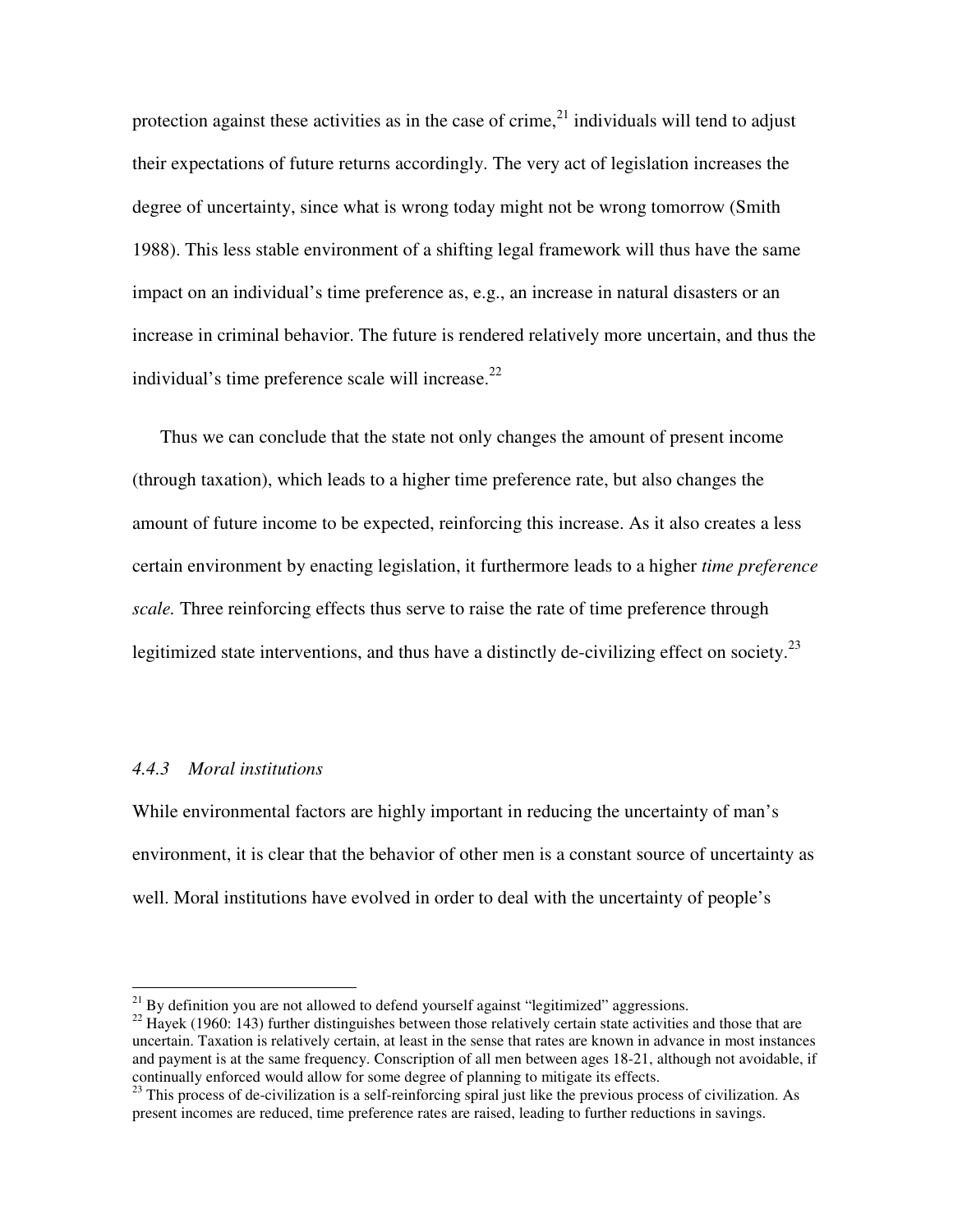behaviors. Chief among these, though by no means the only forms of moral institutions, are religion, the family unit, and behavioral norms.

 In the tragedy of the commons, individuals are unwilling to delay resource use to promote sustainability because of the opportunity cost of doing so. Overutilization imperils those scarce common resources that cannot be protected for technological reasons (e.g., air, oceans) or legal reasons (e.g., public lands). While the modern way of solving the tragedy has moved to regulation, traditionally it was social norms and customs that altered and guided people's behavior and use of these resources (Ostrom 1990, 2005; Cox *et al*. 2010). Rules were established to limit use or to reimburse those negatively affected, and in such a way eliminated the overutilization in place of a longer-term orientation that promoted sustainability (Blomquist et al.1994; Ostrom 1999: 510).

Institutions may also take a religious form, meant to instill a certain predictability in the way people act, as well as trying to extend the time horizon of the individual beyond his own death.

The Christian concept of life after death had the effect that the time horizon an individual considers is lengthened beyond his physical life. Even during the first millennium, Christianity's focus on the impending end of the world functioned to keep time preferences centered more closely on the present than would otherwise have been the case. With the changing attitudes among Church leaders and laypersons that the ultimate end of all earthly things was not impending, a shift out in time horizons occurred with the result that time preferences gradually began decreasing (Mises 1998: 527).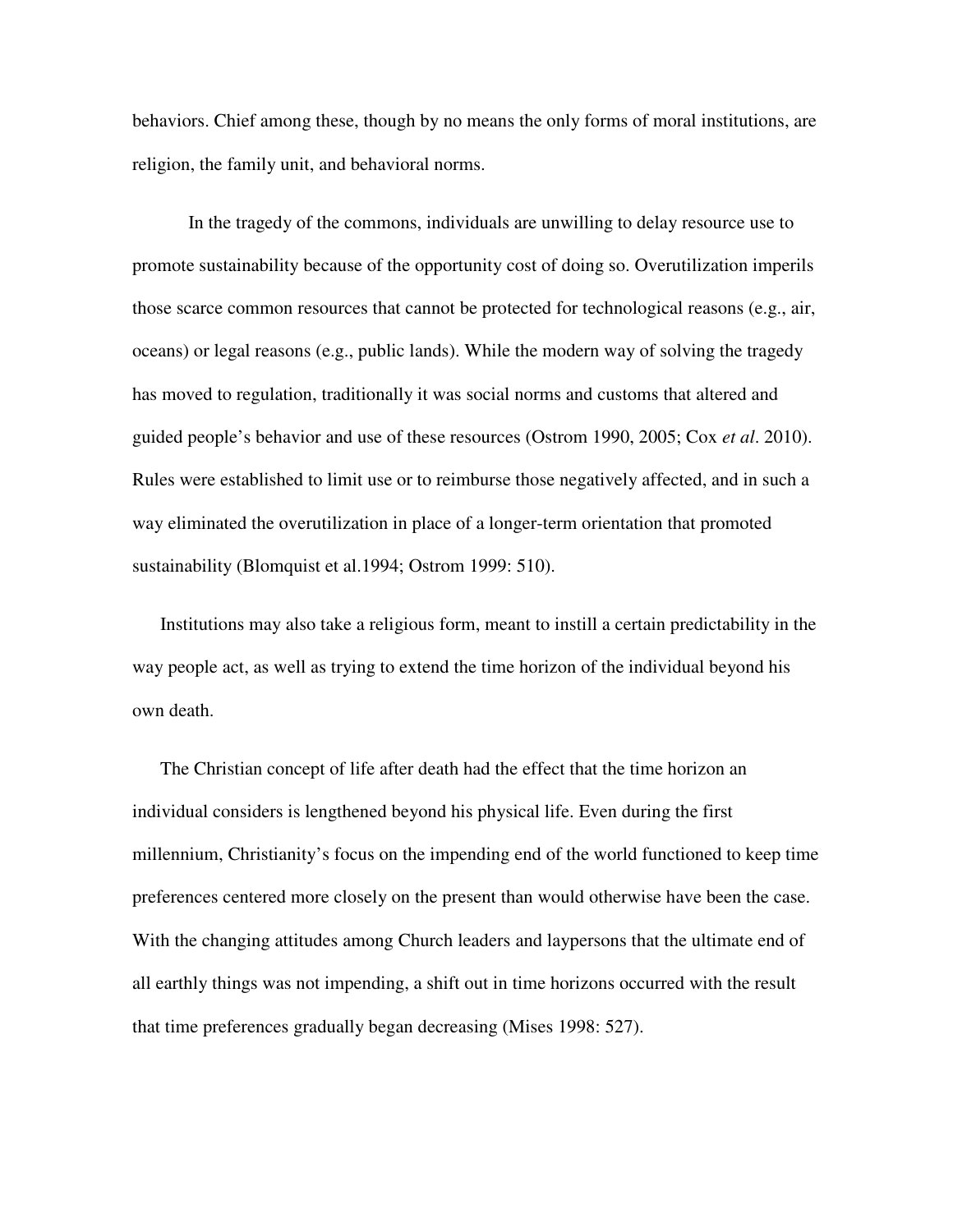The institution of marriage and family can also be said to have a stabilizing and certainty-making element to it that tends to reduce time preference and encourage savings. Earlier we pointed to the fact that man's time preference was conditioned by his physical life, but also that given the biological fact of procreation he could extend his time horizon. This is mainly done through the institution of the family (Smith 1988: 25). As Joseph Schumpeter notes

the capitalist order entrusts the long-run interests of society to the upper strata of the bourgeoisie. The bourgeoisie work primarily in order to invest, and it was not *so much a standard of consumption as a standard of accumulation* that the bourgeoisie struggled for and tried to defend against governments that took the short-run view. *With the decline of the driving power supplied by the family motive, the businessman's time-horizon shrinks, roughly, to the life expectation*. (1942: 60-61, emphases added)

The family makes it possible for time preferences to extend beyond death, and from this we would expect that a society of stable family morals would affect the social time preference by lowering it.

Closely related to family morals are sexual morals. Sigmund Freud argued that the basis of civilized behavior is dependent upon limitations being placed upon sexual behavior (Smith 1988: 31), and as Pitirim Sorokin (1972: 107 and 130) points out: "Any notable achievement requires long training, persistent labour, and concentration … The result is that little time and energy can be spent in pursuit of sexual thrills."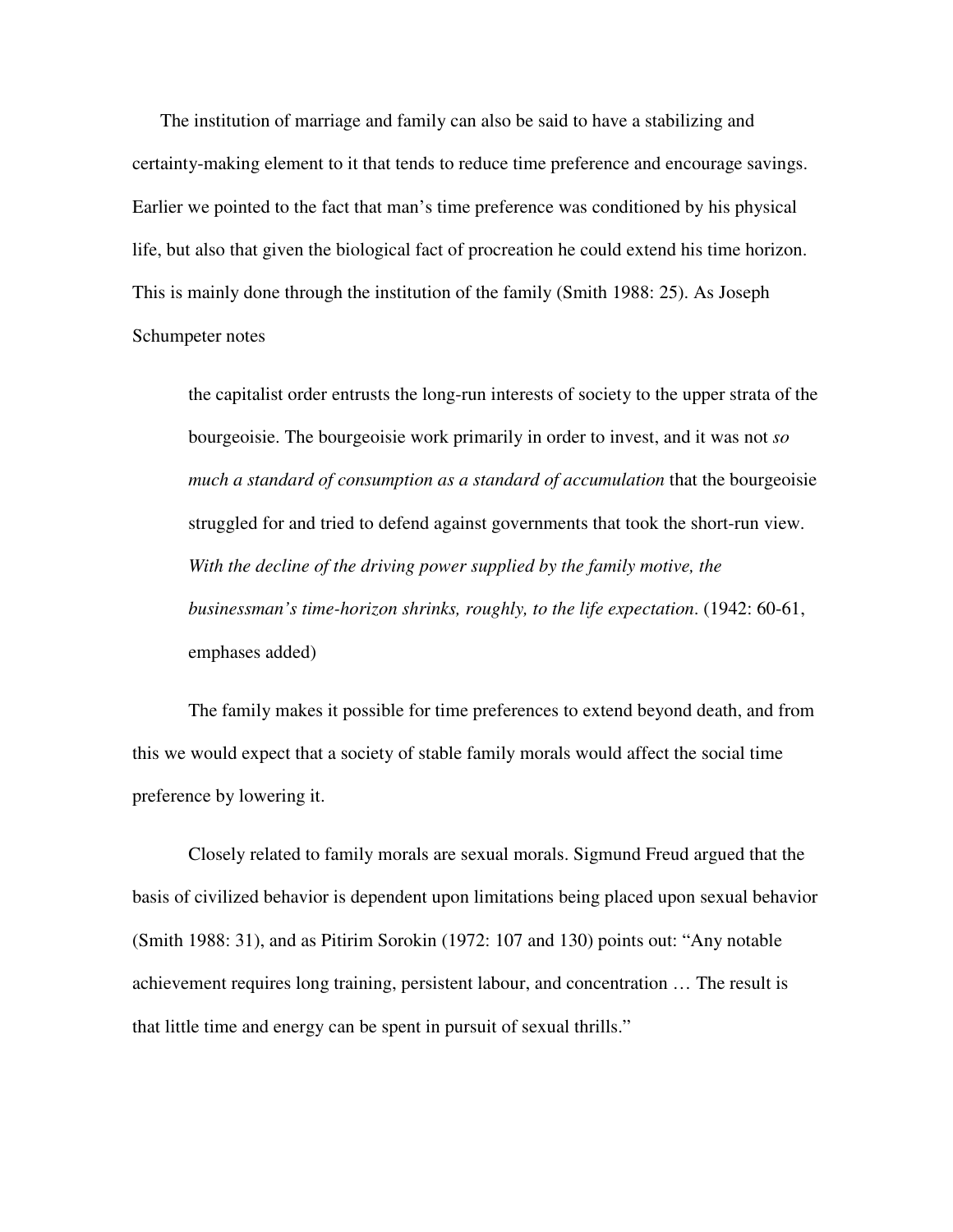Since moral institutions have evolved in order to reduce uncertainty and to lower time preferences, thus benefitting the process of civilization, we would expect to see a rise in social time preference to occur were these institutions to be counteracted or completely broken down.

# **5 Effects of changes in time preference**

The behavior of individuals is uniquely related to their time horizons. Individuals oriented to the long term and having lower time preference, will adapt their behavior in the present in order to gain a potential benefit in the future. Even if potential benefits could be had in the short run, in the long run it pays off to be peaceful, honest, polite and well-mannered since people will trust you more and show you the same behavior in return. In short, these civilized behaviors create bonds and trust, and thus make possible potentially stronger friendships and relationships. All these behaviors are also to some extent self-reinforcing: politeness, honesty, trust, etc. beget politeness, honesty, trust, etc.

Personal health is also closely related to time preference, for many of the same reasons. More long-term thinking means reducing some potential present "thrills" in order to have more of a future, which is to say a longer life, and as we have seen, a longer life expectancy is related to lower time preference. Eating well, exercising, little or no drug use and so on are conducive to long-term health and tend to be related to people with lower time preferences.

On the other hand, individuals that have relatively short time horizons and think more in the short term tend to be more distrustful and untrustworthy, impolite, unpleasant,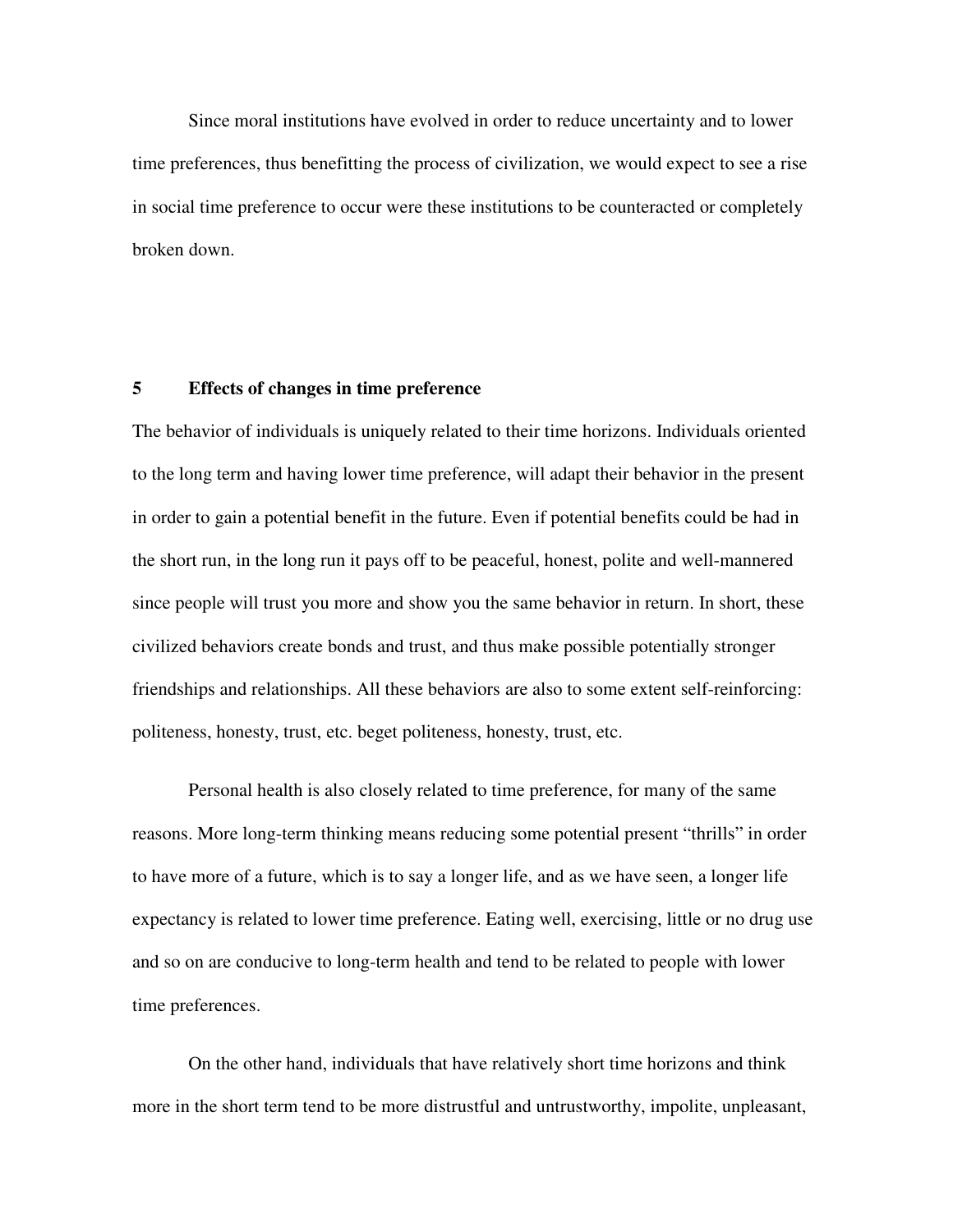and bad-mannered as the fear of a feedback mechanism coming back to punish you for your deceitful and impolite behavior in the future is not taken into account. Less attention is paid to the potential long-term effects of this behavior. This behavior is self-reinforcing as well, with the result that closer and stronger friendships and relationships are made relatively more difficult. Those who lament the increasing "coldness" of society fail to take into account the real reasons for this.<sup>24</sup> Owing to shorter time horizons and less concern about the future they also tend to partake in riskier and more self-destructive behavior such as smoking, excessive drinking, drug use, tattoos, and extreme sports.

Where the social time preference rate is high, and time horizons are accordingly short, spending and consumption are encouraged, not thrift. The social and economic order of consumerism is commonly identified and decried in today's developed world, yet the reason why is misunderstood. That people seem to lavishly spend money on consumerist products is not a result of aggressive advertising or planned obsolescence.<sup>25</sup> These are instead *the inevitable result* of the very sickness that lies behind seemingly senseless spending; inflation, and the resultant higher time preference rates. As people's time preference rates are raised, planning becomes increasingly short sighted, and as a result of this they demand less durable goods. The lamented consumption society is a result of high time preference rates and the process of de-civilization, both set in motion by inflation.<sup>26</sup>

<sup>&</sup>lt;sup>24</sup> More recent studies finding e.g., declining empathy among young adults, have pointed to social isolation in an increasingly digital world as the culprit (Konrath *et al*. 2011; Perry and Szalavitz 2011). While this rationale may explain the more recent reported shift to less empathic youth, it does not explain similar attitudes prevalent in past societies or even in less technologically advanced modern societies.

<sup>&</sup>lt;sup>25</sup> Kirkpatrick (1997: chap. 3) confronts the idea that advertising is a coercive force unduly affecting consumers' behavior. Reisman (1998: 214-16) argues that planned obsolescence is not inevitable but rather the result of competitive move to offer improved goods faster than a competitor.

<sup>&</sup>lt;sup>26</sup> This effect may be most pronounced among society's younger generation, as they tend not to realize that inflation is happening for lack of perspective on how far prices have diverged from their historical values. Mises (1942: 105), writing about the Weimer German hyperinflation of 1922-23, noted that a result of the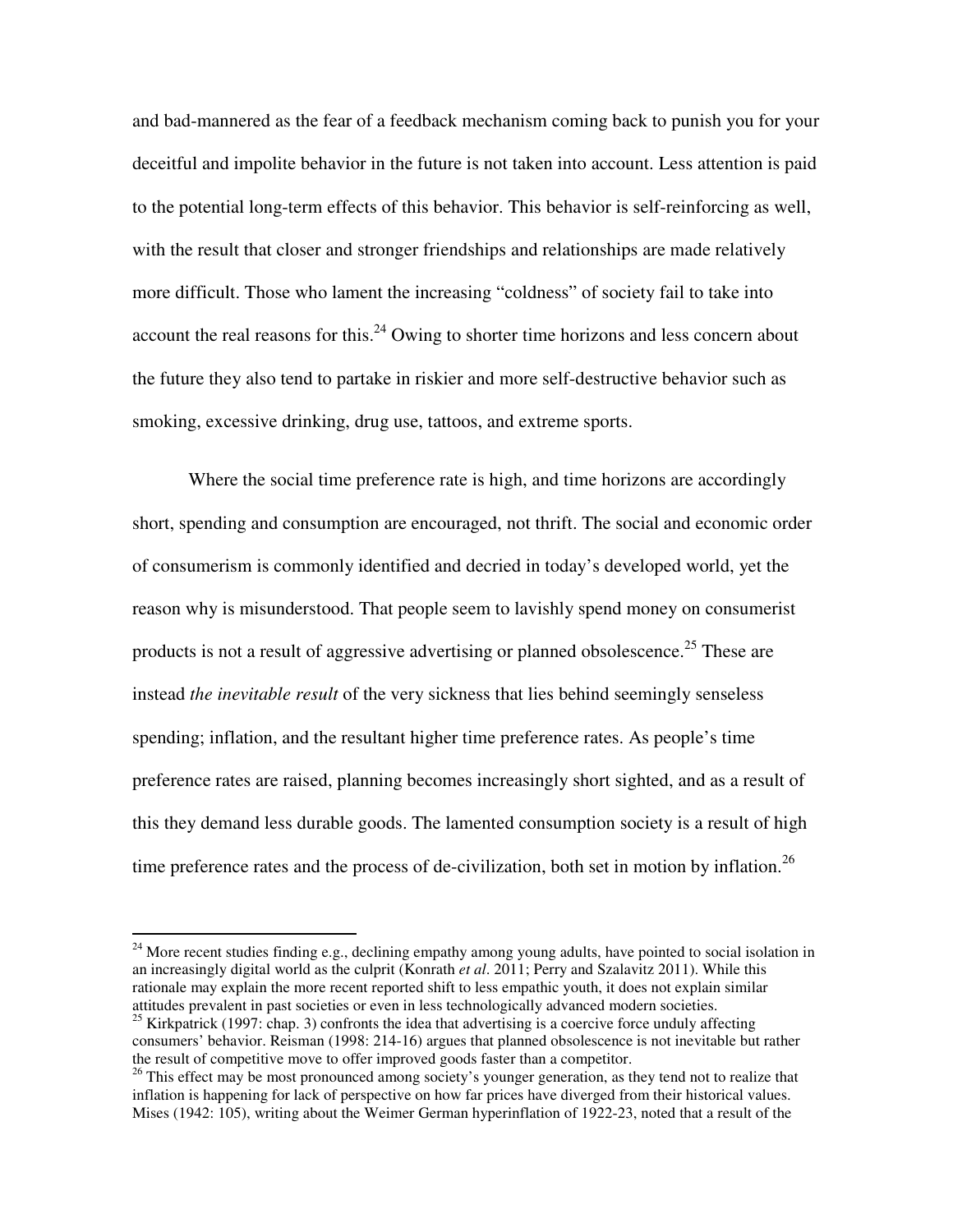When the future becomes more and more uncertain the present obtains an ever higher value relative to the future. Instead of saving and planning for the future, wild and irresponsible speculation and gambling are encouraged. Again we see that the common consensus about the negative effects regarding the "gambling" and "wild speculation" occurring e.g., on Wall Street, seem to have pinpointed the symptoms of a disease, yet it has failed to diagnose the patient correctly. Again the problem lies in higher time preferences as a result of inflation.

We can also see effects of time preference in art and culture. Leaving aside considerations as to what constitutes good art or culture, it needs to be pointed out that without leisure time, no art, or in general no culture, can develop beyond a very primitive stage. Leisure time is of course a result of a higher productivity and a higher standard of living, which must be the result of a low social time preference rate. Thus, in societies with lower social time preference more time can be spent in cultural activities, and where the social time preference rate is higher, comparatively less time can be dedicated to these activities.

Finally, while higher time preferences by no means are equivalent with crime, neither are low time preferences equivalent with the non-existence of crime. Rather the crimes as such change in nature. As can be expected, crimes related to high time preferences are crimes with a short time horizon, that require little or no planning; in short, petty crimes, crimes of passion, robberies etc. Crimes related to low time preferences

-

inflation was to "shock the foundations of [the] country's social structure" and that the youth came to "learn to live in the present and scorn those who try to teach them 'old-fashioned' morality and thrift." Bagus and Howden (2011: 70-71) given an applied example via the recent Icelandic example of an inflationary boom and the effects this had on the general mentality towards savings and delayed gratification, especially amongst the youth.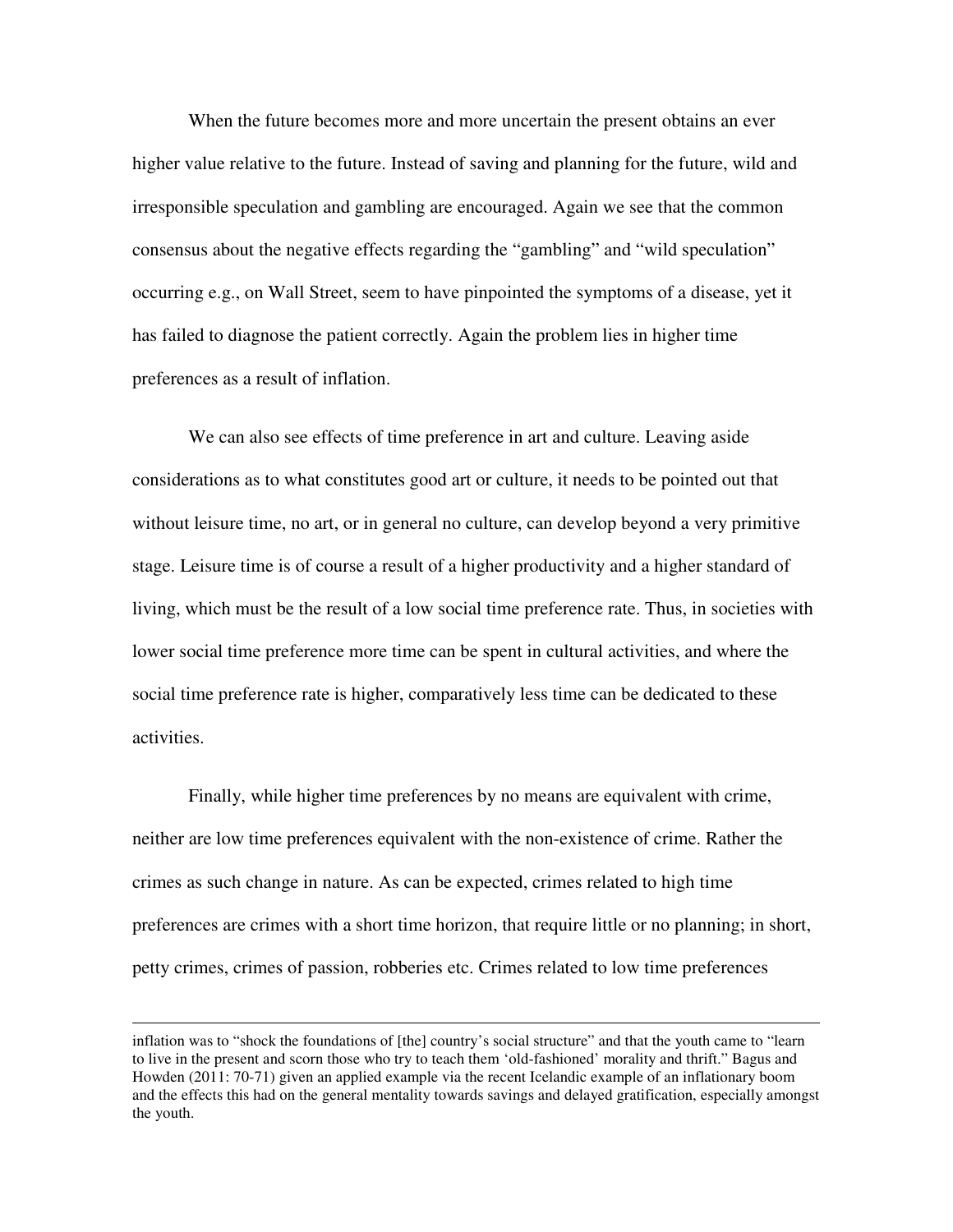instead are those with longer time horizons, more intricacies, which need relatively more planning.

## **6 Conclusion**

The beginning of this paper provided a theoretical foundation to explain how civilizations *can and must* develop. The key concept in the development of civilization is savings, which makes investment and production possible. The amount of savings and investment is determined by time preference, where lower time preferences result in an increasing amount of savings and production, which in turn lowers time preferences further. This selfreinforcing spiral of increasing civilization and increasingly higher standards of living is called the "process of civilization".

Personal, biological, environmental and institutional factors were shown to affect people's time preference rates. We saw that the concept of time preference was closely related to certainty and uncertainty. Social institutions (economic, juridical and moral) evolved in order to deal with the ineradicable uncertainty that man faces in his everyday life, and they have a civilizing and time preference reducing effect on society. Anti-social institutions, on the other hand, tend to have the opposite effect.

Lastly, we looked at various effects that changes in time preferences would have. Societies with lower time preference would be expected to be more wealthy and civilized, with more cultural activity, and a lower degree of crime in general and aggressive crime in particular. Societies with higher time preference would be expected to be less wealthy and civilized, and have a higher degree of crime in general and of aggressive crime in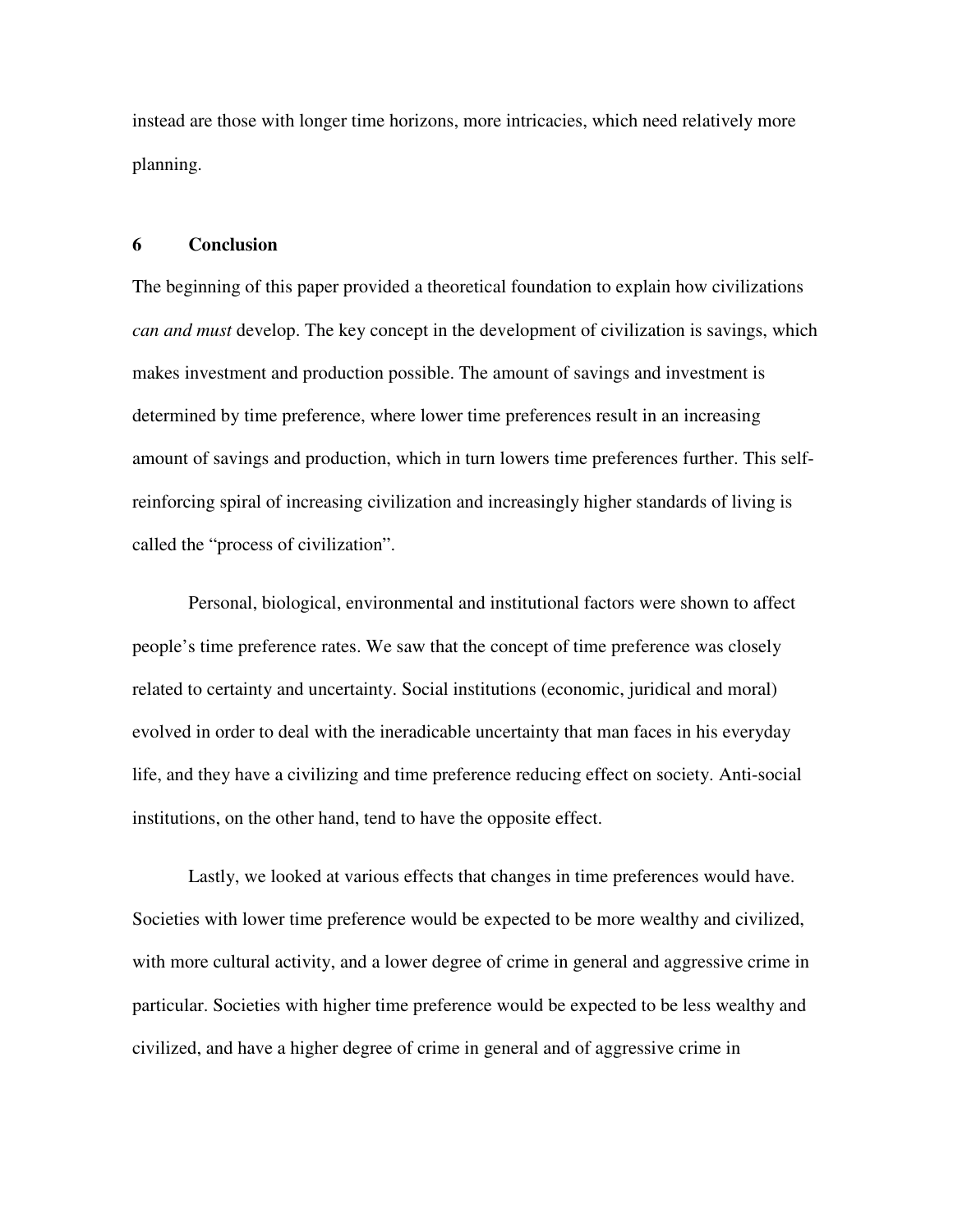particular. Due to their less wealthy nature they would also have less leisure time and as a

consequence of this, less time to spend on cultural development.

## **References**

Acemoglu, Daron, Simon Johnson, and James A. Robinson. 2001. The Colonial Origins of Comparative Development: An Empirical Investigation. *American Economic Review* 91(5): 1369-1401.

Bagus, Philipp, and David Howden. 2011. *Deep Freeze: Iceland's Economic Collapse*. Auburn, AL: Ludwig von Mises Institute.

Bagus, Philipp, and David Howden. forthcoming. The Economic and Legal Significance of "Full" Deposit Availability." *European Journal of Law and Economics*.

Bagus, Philipp, Walter E. Block, Marian Eabrasu, David Howden and Jérémie Rostan. The Ethics of Tax Evasion. *Business and Society Review* 116(3): 375-401.

Banfield, Eric. 1974. *The Unheavenly City Revisited*. Boston: Little, Brown.

Bastiat, Frédéric. [1850] 1996. *Economic Harmonies*, (*trans*.) W. Hayden Boyers. New York: Foundation for Economic Education.

Beck, Thorsten, Asli Demirguc-Kunt, and Ross Levine. 2003. Law and Finance: Why Does Legal Origin Matter? *Journal of Comparative Economics* 31(4): 653-75.

Becker, Gary S. 1968. Crime and Punishment: An Economic Approach. *Journal of Political Economy* 76(2): 169-217.

Block, Richard A., and Dan Zakay. 1997. Prospective and retrospective duration judgments: A meta-analytic review. *Psychonomic Bulletin & Review* 4: 184-197.

Block, Richard A., Dan Zakay, and P. A. Hancock. 1998. Human aging and duration judgments: A meta-analytic review. *Psychology and Aging* 13: 584-596.

Blomquist, William, Edella Schlager, Shui Yan Tang, and Elinor Ostrom. 1994. "Regularities From the Field and Possible Explanations," in (*eds*.) Elinor Ostrom, Roy Gardner, and James Walker, *Rules, Games, and Common-Pool Resources*, pp. 301-19. Ann Arbor: University of Michigan Press.

Böhm-Bawerk, Eugen von. [1884-89] 1959. *Capital and Interest. Volumes 1-2*. South Holland, IL: Libertarian Press.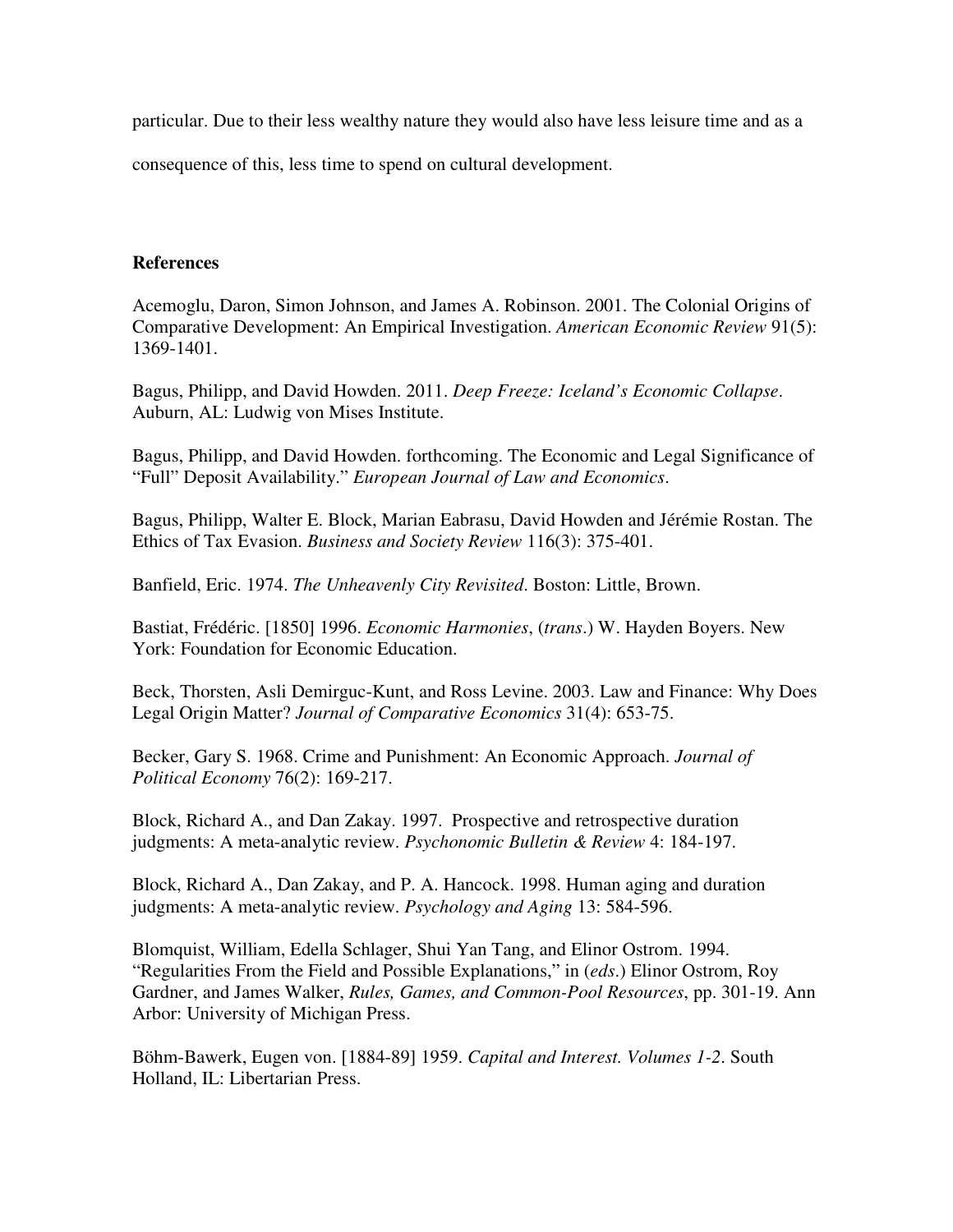Buchanan, James M. 1969. *Cost and Choice: An Inquiry in Economic Theory*. Chicago: Markham.

Buchanan, James M., and Gordon Tullock. 1962. *The Calculus of Consent: Logical Foundations of Constitutional Democracy*. Ann Arbor: University of Michigan.

Chambers, Dustin, and Susan Hamer. 2012. Culture and Growth: Some Empirical Evidence. *Bulletin of Economic Research* 64(4): 549-64.

Collingwood, R. G. [1942] 1947. *The New Leviathan or Man, Society, Civilization and Barbarism*. London: Oxford University Press.

Cox, Michael, Gwen Arnold, and Sergio Villamayor Tomás. 2010. A review and Reassessment of Design Principles for Community-Based Natural Resource Management. *Ecology and Society* 15(4): 38.

De Soto, Hernando.[2000] 2001. *The Mystery of Capital: Why Capitalism Triumphs in the West and Fails Everywhere Else*. London: Black Swan.

Diamond, Jared. 2005. *Collapse: How Societies Choose to Fail or Succeed*. New York: Viking Press.

DiLorenzo, Thomas J. 2009. "Hoppean Political Economy versus Public Choice", in *Property, Freedom, & Society: Essays in Honor of Hans-Hermann Hoppe*, (*eds*.) Jörg Guido Hülsmann and Stephan Kinsella, pp. 271-82. Auburn, AL: Ludwig von Mises Institute.

Easterly, William, and Ross Levine. 2003. Tropics, Germs, and Crops: How Endowments Influence Economic Development. *Journal of Monetary Economics* 50(1): 3-39.

Elias, Norbert. [1969-82] 2000. *The Civilizing Process*, 2nd edition. New York: Wiley-Blackwell.

Fernández-Armesto, Felipe. 2001. *Civilizations: Culture, Ambition, and the Transformation of Nature*. New York: Simon and Shuster

Fisher, Irving. 1907. *The Rate of Interest*. London: Macmillan.

Gibbon, Edward. 1776-89. *The History of the Decline and Fall of the Roman Empire*. London: Strahan & Cadell.

Grollman, Earl A. 1967. *Explaining Death to Children.* Boston: Beacon Press.

Gruber, Ronald P., Lawrence F. Wagner and Richard A. Block. 2000. "Subjective Time Versus Proper (Clock) Time", in (*eds*.) R. Buccheri, V. Di Gesù and Metod Saniga, *Studies on the structure of time: from physics to psycho(patho)logy*. Springer.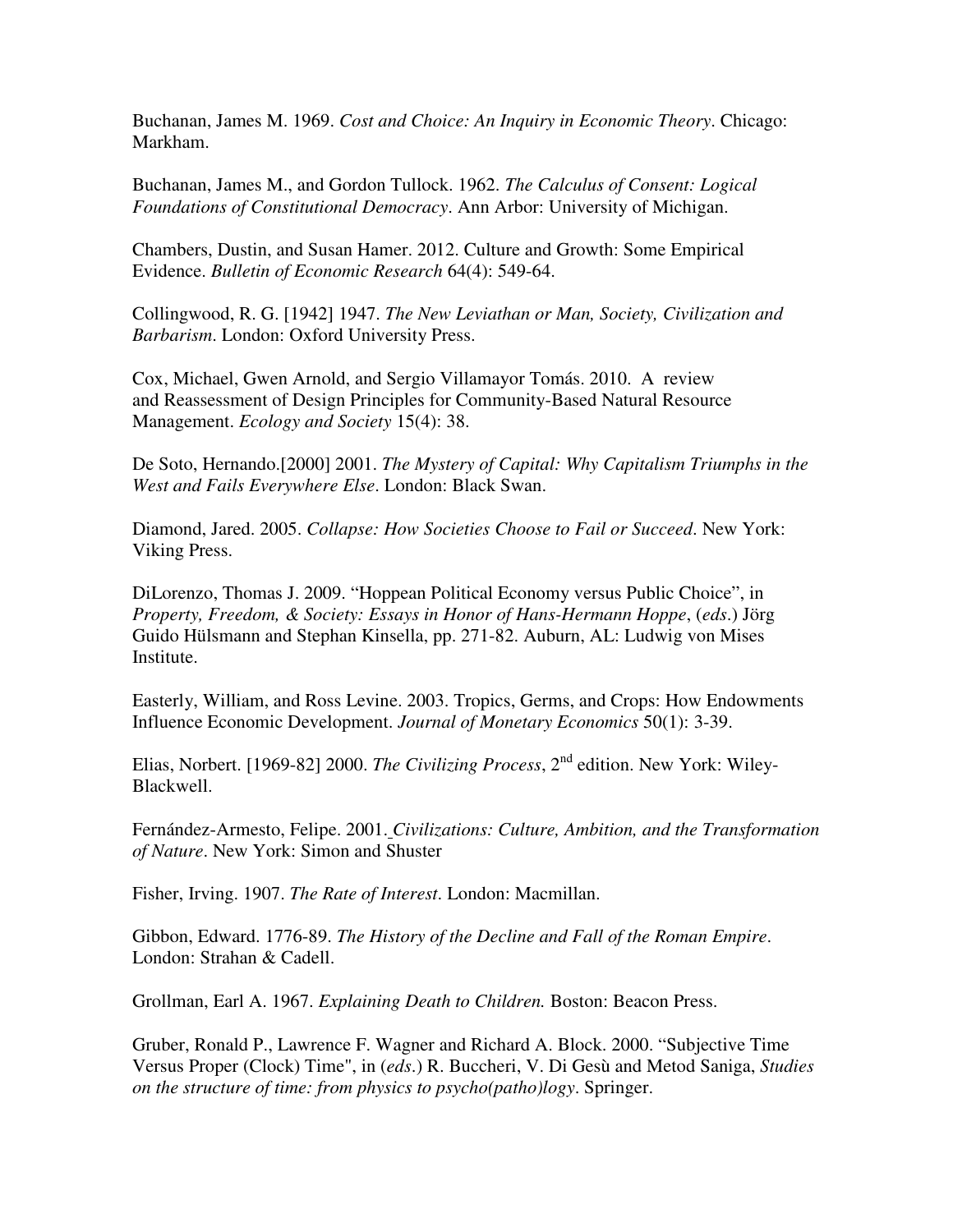Haviland, William A., Harald E. L. Prins, Bunny McBride, and Dana Walrath. 2008. *Cultural Anthropology: The Human Challenge*. Belmont, CA: Cengage Learning.

Hayek, Friedrich. 1960. *The Constitution of Liberty*, University of Chicago.

Hayek, Friedrich A. 1973. *Law, Legislation and Liberty: Volume 1- Rules and Order*. Chicago: University of Chicago Press.

Higgs, Robert. 1997. Regime Uncertainty: Why the Great Depression Lasted So Long and Why Prosperity Resumed After the War. *The Independent Review* 1(4): 561-90.

Hobbes, Thomas. [1651] 2010. *Leviathan: Or the Matter, Forme, and Power of a Common-Wealth Ecclesiasticall and Civill*, (*ed*.) Ian Shapiro. New Haven. CT.: Yale University Press.

Hoppe, Hans-Hermann. 2001. *Democracy: The God That Failed* New Brunswick, NJ and London: Transaction.

Hoppe, Hans-Hermann. 2006. *The Economics and Ethics of Private Property*. Auburn, AL: Ludwig von Mises Institute.

Hoppe, Hans-Hermann. [1989] 2010. *A Theory of Socialism & Capitalism*. Auburn, AL: Ludwig von Mises Institute.

Hoppe, Hans-Hermann. 2011. Of Private, Common, and Public Property and the Rationale for Total Privatization. *Libertarian Papers* 3, 1.

Hoppe, Hans-Hermann. 2012. "On the Origin of Private Property and the Family", in *The Great Fiction: Property, Economy, Society and the Politics of Decline*. Baltimore, MD: Laissez Faire Books.

Huerta de Soto, Jesus. 2010. *Socialism, Economic Calculation, and Entrepreneurship,*  Northampton; Edward Elgar.

Hülsmann, Jörg Guido. 2002. A Theory of Interest. *Quarterly Journal of Austrian Economics* 5(4): 77-110.

Hülsmann, Jörg Guido. 2008. *The Ethics of Money Production*. Auburn, AL: Ludwig von Mises Institute.

Khaldun, Ibn. [1377] 1967. *The Muqaddimah*. Princeton: NJ: Princeton University Press.

Kirkpatrick, Jerry. [1997] 2007. *In Defense of Advertising: Arguments from Reason, Ethical Egoism, and Laissez-Faire Capitalism*. Claremont, CA: TLJ Books.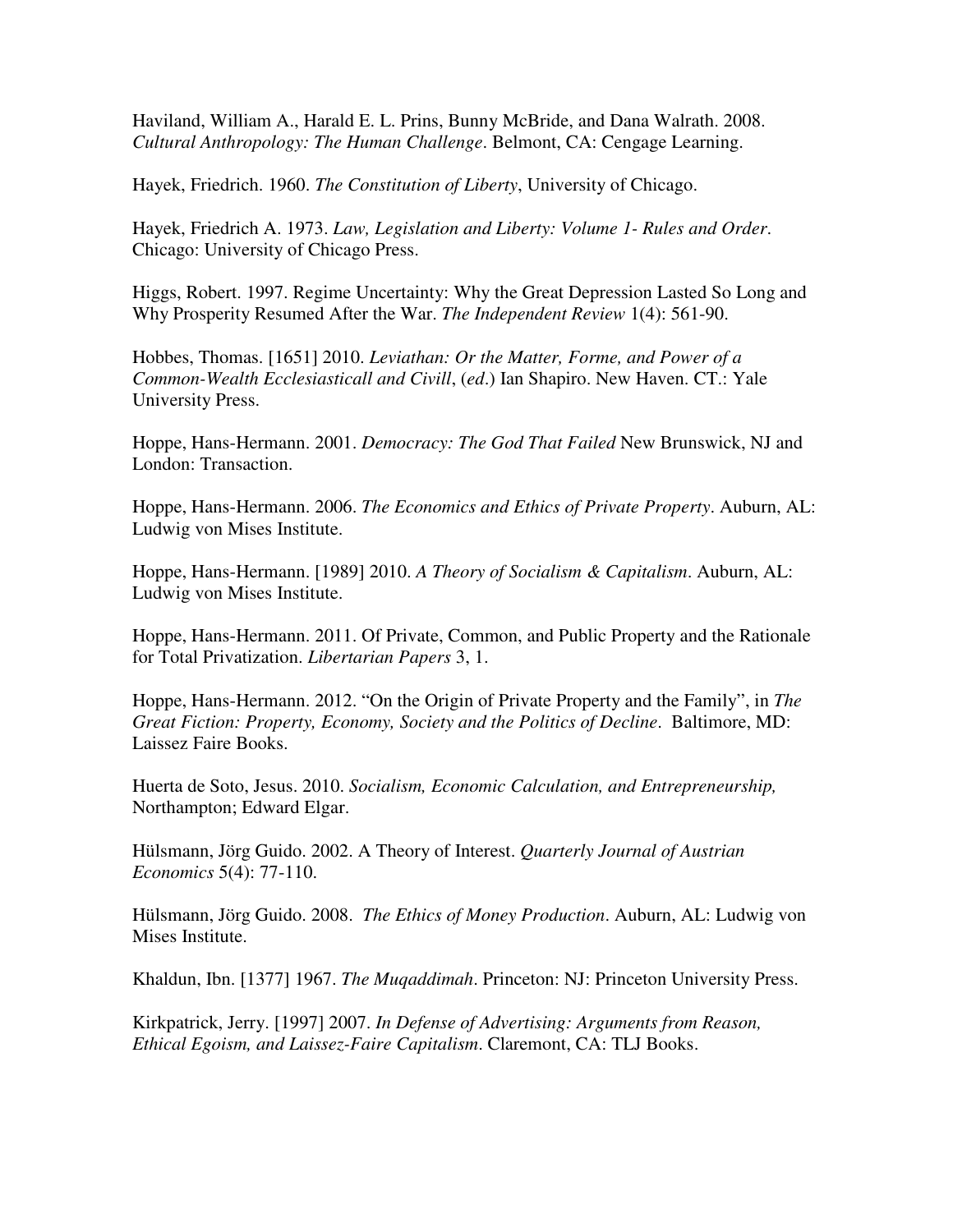Konrath, Sara H., Edward H. O'Brien, and Courtney Hsing. 2011.Changes in Dispositional Empathy in American College Students Over Time: A Meta-Analysis. *Personality and Social Psychology Review* 15(2): 180-98.

La Porta, Rafael, Florencio Lopez-de-Silanes, Andrei Shleifer, and Robert Vishny. 1998. Law and Finance. *Journal of Political Economy* 106: 1113-1155.

La Porta, Rafael, Florencio Lopez-de-Silanes, Andrei Shleifer, and Robert Vishny. 1999. The Quality of Government. *Journal of Law, Economics & Organization* 15(1): 222-79.

Leoni, Bruno. 1961. *Freedom and the Law.* Princeton, N.J.: D. Van Nostrand Company.

Llobera, Josep. 2003. *An Invitation to Anthropology*. New York: Berghahn Book

Macar, F., S. Grondin, and L. Casini. 1994. Controlled attention sharing influences time estimation. *Memory and Cognition* 11: 77-82.

Maslow, Abraham H. 1943. A theory of human motivation. *Psychological Review* 50 (4) 370–96.

McNeill, William H. [1963] 1991. *A History of the Human Community*. Chicago: University of Chicago Press.

Menger, Carl. 1892. On the Origins of Money. *The Economic Journal* 2: 239-55.

Mischel, Walter, Ebbe B. Ebbesen, and Antonette Raskoff Zeiss. 1972. Cognitive and attentional mechanisms in delay of gratification. *Journal of Personality and Social Psychology* 21(2): 204–218.

Mises, Ludwig von. [1942] 1990. "Inflation and you", in (*ed*.)Bettina Bien Greaves, *Economic Freedom and Interventionism: An Anthology of Articles and Essays,* pp. 101-07. Indianapolis: Liberty Fund.

Mises, Ludwig von. [1949] 1998. *Human Action: Scholars edition,* Auburn, AL: Ludwig von Mises institute.

Mises, Ludwig von. 1974. *Planning for Freedom*, Illinois; Libertarian Press.

Mulligan, Robert F. 2007. Property Rights, and Time Preference*. Quarterly Journal of Austrian Economics* 10(1): 23-49.

North, Douglass C. 1981. *Structure and Change in Economic History*. New York: WW Norton.

North, Douglass C. 1990. *Institutions, Institutional Change, and Economic Performance*. Cambridge: Cambridge University Press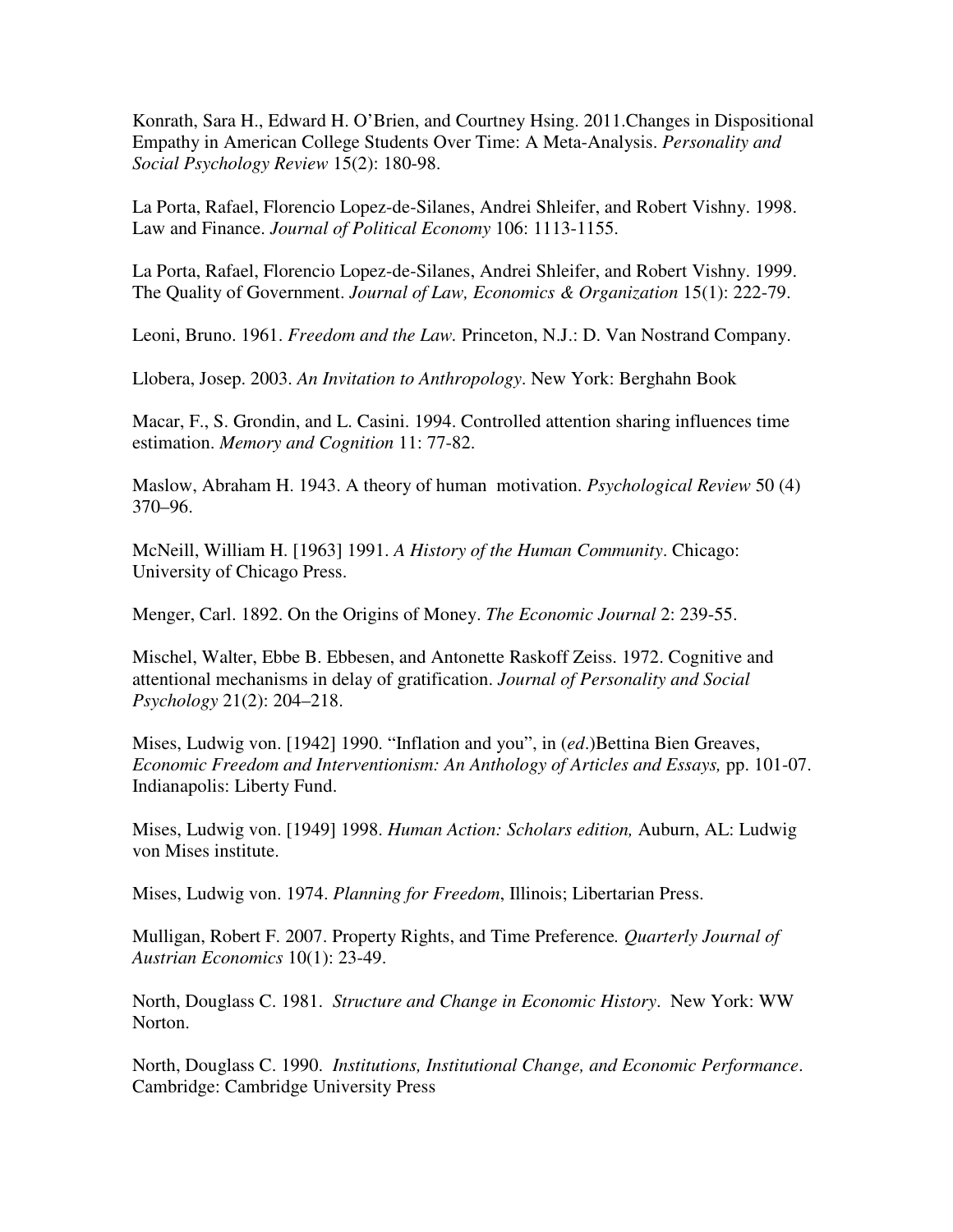Ostrom, Elinor. 1990. *Governing the Commons: The Evolution of Institutions for Collective Action*. New York: Cambridge University Press.

Ostrom, Elinor. 1999. Coping with Tragedies of the Commons. *Annual Review of Political Science* 2: 493–535.

Ostrom, Elinor. 2005. *Understanding Institutional Diversity*. Princeton, NJ: Princeton University Press.

Perry, Bruce, and Maia Szalavitz. 2011. *Born to Love: Why Empathy is Essential – and Endangered*. New York: William Morrow.

Reisman, George. 1997. *Capitalism: A Treatise on Economics*. Laguna Hills, CA: TJS Books.

Rothbard, Murray N. [1962] 2007. *Man, Economy and State, with Power and Market*. Auburn, AL: Ludwig von Mises institute.

Rothbard, Murray N. 1995 *An Austrian Perspective on the History of Economic Thought.*  Northampton: Edward Elgar.

Rothbard, Murray N. [1956] 1997. "Toward a Reconstruction of Utility and Welfare Economics", in *The Logic of Action One: Method, Money, and the Austrian School*, pp. 211-55. Cheltenham, UK: Edward Elgar.

Schumpeter, Joseph. 1942. *Capitalism, Socialism and Democracy*. New York: Harper and Brothers.

Shaffer, Butler. 2009 *Boundaries of Order*, Auburn, AL: Ludwig von Mises Institute.

Shoda, Yuichi, Walter Mischel, and Philip K. Peake. 1990. Predicting Adolescent Cognitive and Self-Regulatory Competencies from Preschool Delay of Gratification: Identifying Diagnostic Conditions. *Developmental Psychology* 26(6): 978–986.

Smith, T. Alexander. 1988. *Time and Public Policy.* Knoxville: University of Tennessee Press.

Sorokin, Pitirim. 1972. *The American Sex Revolution*. Boston: Porter Sargent.

Spengler, Oswald. [1922] 1932. *The Decline of the West*, (*trans*.) Charles F. Atkinson. New York: Alfred A. Knopf.

Strigl, Richard von. 2000. *Capital & Production*, (*trans*.) Margaret Rudelich Hoppe and Hans-Hermann Hoppe. Auburn, AL: Ludwig von Mises Institute.

Toynbee, Arnold J. [1934-61] 1987. *A Study of History*. Oxford: Oxford University Press.